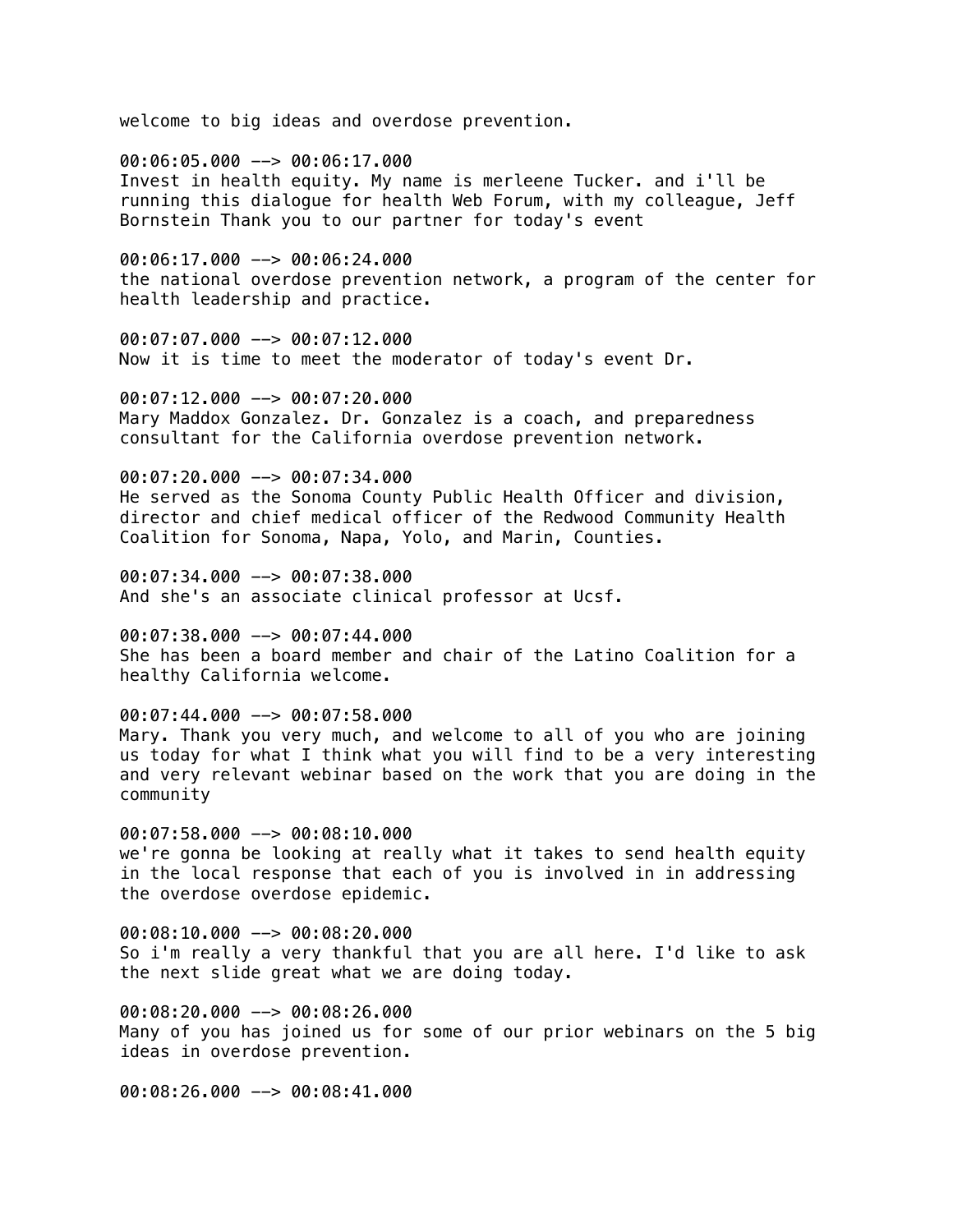These came out of the national overdose Prevention leadership summit in 2,021, and they include reaching people where they are at being willing to pivot, not a reinventing the wheel and building

00:08:41.000 --> 00:08:47.000 partnerships that work, and the topic that we're going to talk about today in investing in health equity.

00:08:47.000 --> 00:08:59.000 The next slide, please. the learning objectives, for today's session are to identify those areas for growth in each of your organizations in terms of your health equity, practices.

00:08:59.000 --> 00:09:19.000 We also want to list one way that your organization can address, health, equity in your overdose prevention strategies and identify a strategy to meaningfully engage with members of your community with lived experience in substance use. disorder We really want you to translate what you're going to

00:09:19.000 --> 00:09:33.000 hear today into the day-to-day work that you are doing it, addressing overdose prevention. What we're going to do now is to look at a video that was developed based on the several days of the leadership summit

00:09:33.000 --> 00:09:50.000 that specifically looks at the topic of equity and we'll start that video Now welcome to our video series on 5 big ideas in overdose prevention.

00:09:50.000 --> 00:09:55.000 The following clips are from the national overdose prevention: leadership summit.

00:09:55.000 --> 00:10:08.000 Focus on big Idea Number one: Invest in health equity. The opioid epidemic in the Covid 19 pandemic have revealed the awful truth about the war on people.

00:10:08.000 --> 00:10:14.000 So now we have to ask when we stop using the wrong drugs as a stick.

 $00:10:14.000$  -->  $00:10:19.000$ Beat people in submission to scar them, to lock them out of mainstream.

00:10:19.000 --> 00:10:28.000 Society to use computer tags in the cloud that always identify them as felon for drug users, or both.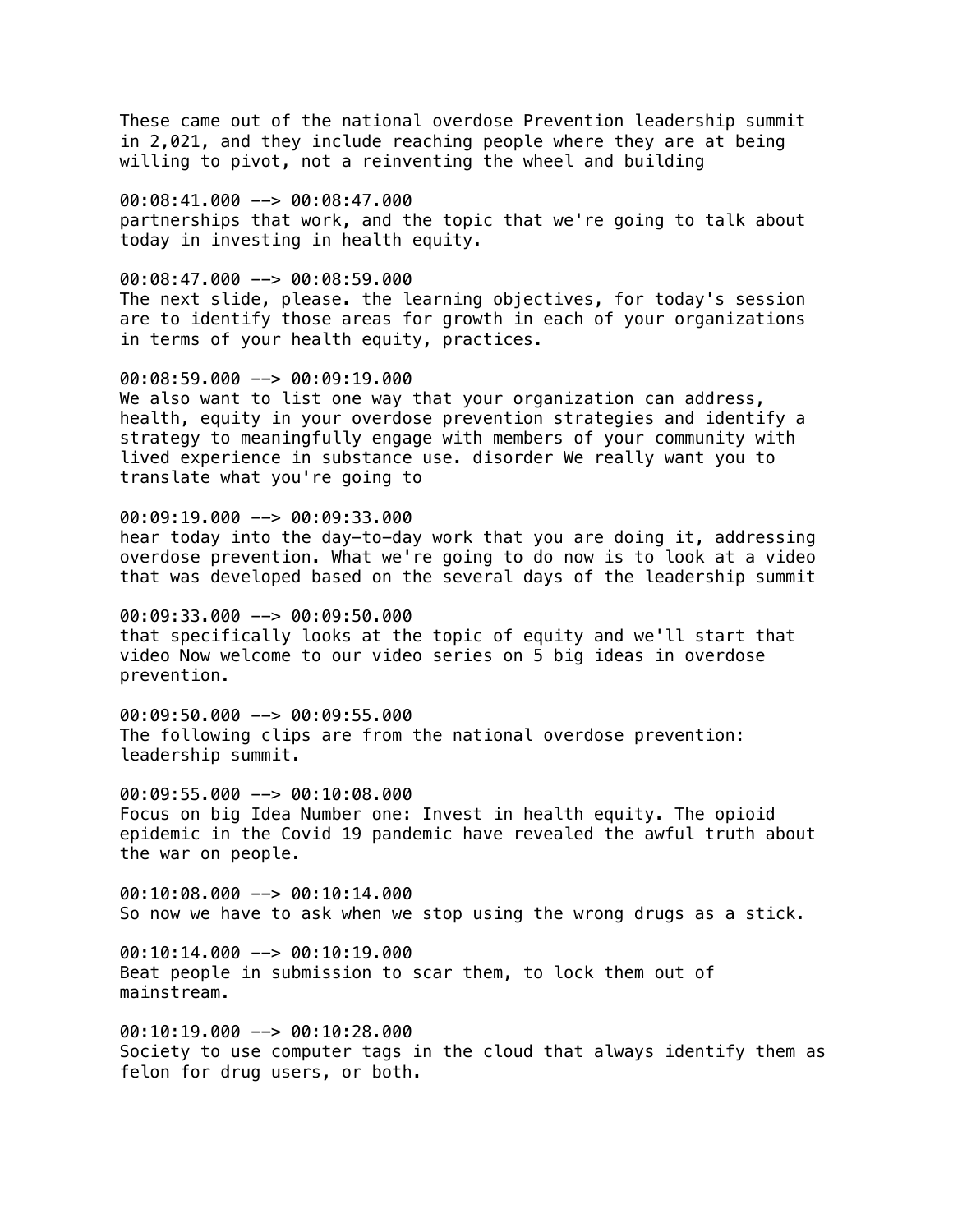00:10:28.000 --> 00:10:40.000 We haven't finished with the old version of the war on drugs, we pay lip service to solutions, but we are still confronted with the attitudes of Edward Williams well-meaning on one Hair but very much

00:10:40.000 --> 00:10:53.000 prejudiced on the other. We also have to come to know that your young white adults, who perceive who are perceived as outsiders in the mainstream, have been targeted to sanctions although less than

00:10:53.000 --> 00:11:08.000 African Americans or hispanic President Nixon's have President Reagan's effort and even President Clinton's efforts all resulted in policies that fuel mass incarceration all because the prevailing

00:11:08.000 --> 00:11:16.000 view seemed to be that not being black or Hispanic is what made America great.

 $00:11:16.000$  -->  $00:11:28.000$ What now? an ironic twist of fade! We are confronted with the commodification. marijuana, psilocybin, ketamine, India May Lsd.

 $00:11:28.000$  -->  $00:11:34.000$ In other psychoactive substances. Silicon is on the stock market.

 $00:11:34.000$   $\rightarrow$  00:11:46.000 Marijuana is on the stock market. and Cbd is in the supermarket. Yet we're still arresting people the very same things that American Indians, African Americans and Hispanic have been going to

00:11:46.000 --> 00:11:53.000 jail for for the past 100 years, and reach Wall Street for the real money to be made.

00:11:53.000 --> 00:11:59.000 The big money is not just about selling marijuana to consenting adults.

00:11:59.000 --> 00:12:14.000 In 19 states or medical marijuana in 39 States. it's about how to figure to cater to the International Convention on narcotics while making money from the masses and the drug war is about how to continue

 $00:12:14.000$  -->  $00:12:25.000$ alienating and depressing people of color our drug policy should be about harm reduction, preventing treatment and recovery. we don't.

00:12:25.000 --> 00:12:38.000 We don't exist up here you know and and that gets into the politics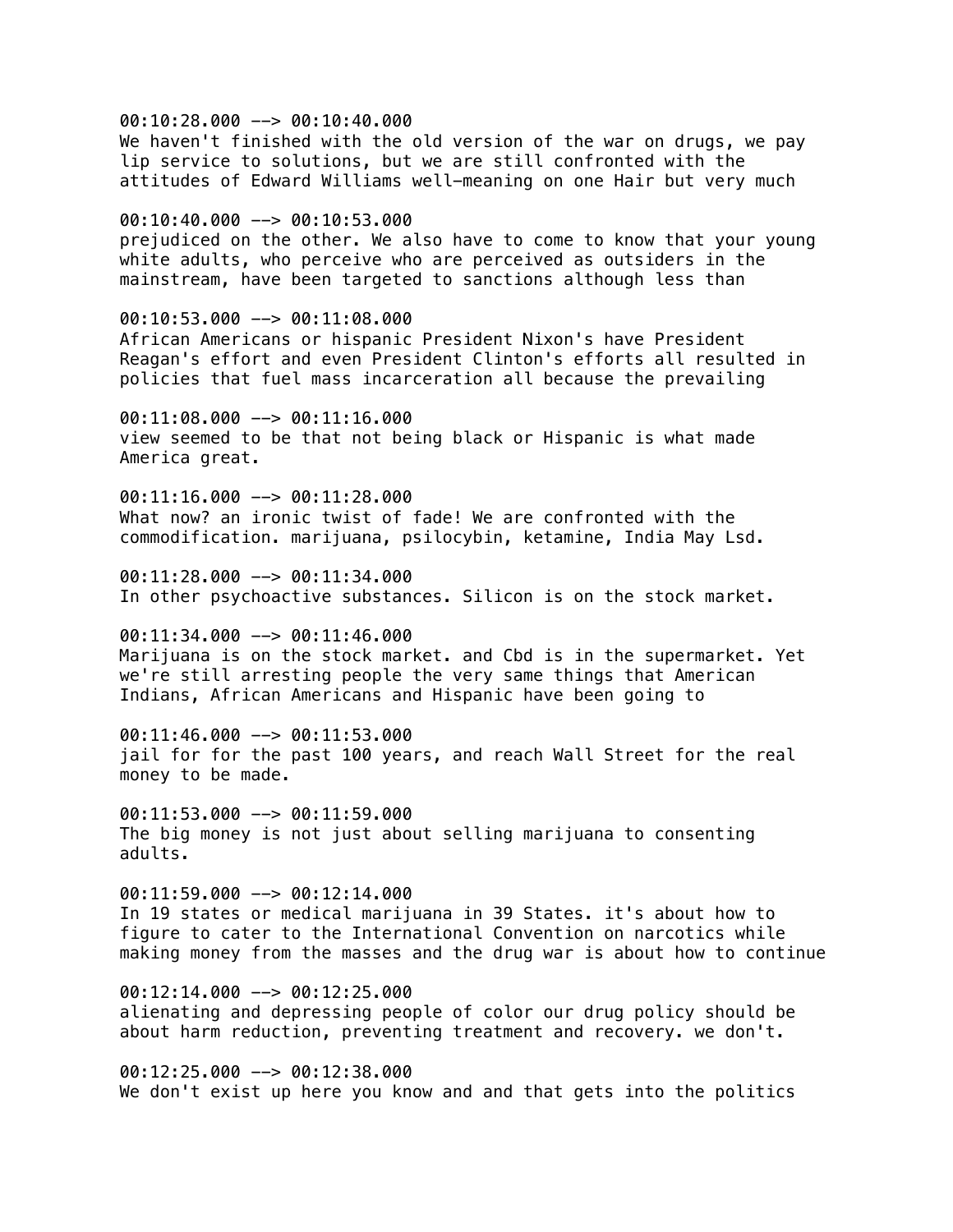and treatment centers, and and just the most current information to be up here in the northern part of California.

00:12:38.000 --> 00:12:51.000 All of the tribes pretty much the are are suffering from the same thing of information and access to services, and you know the telehealth is a big thing.

00:12:51.000 --> 00:13:03.000 I think if we banned debt it together and and spoke up in legislature of you know what about us up here, you know, because we don't have the population compared to La! that.

00:13:03.000 --> 00:13:07.000 There's quite a difference of how people are treated up here.

00:13:07.000 --> 00:13:14.000 Health professionals have not been taught about the connection between injustice, oppression, and health.

 $00:13:14.000$  -->  $00:13:18.000$ I remember less than 10 years ago, when I graduated from medical school.

 $00:13:18.000$  -->  $00:13:26.000$ We learn about disparities, health disparities. You know there are different rates of said disease in this population versus this population.

00:13:26.000 --> 00:13:42.000 But there, there was never really a kind of an exploration about why, and there always seemed to be kind of an assumption that there was some in the like problem with the individual, or you know, genetics, or something like that when the truth

00:13:42.000 --> 00:13:48.000 is now that we know we are all genetically very, very similar.

00:13:48.000 --> 00:13:56.000 99.9% similar according to the genome project so it's It's most of the time.

 $00:13:56.000$  -->  $00:14:05.000$ Probably not gonna be in it. Sometimes there are individual factors, of course, but but more focus on the upstream policies, procedures.

00:14:05.000 --> 00:14:11.000 Structural factors are very important. But I want shawl to really think about.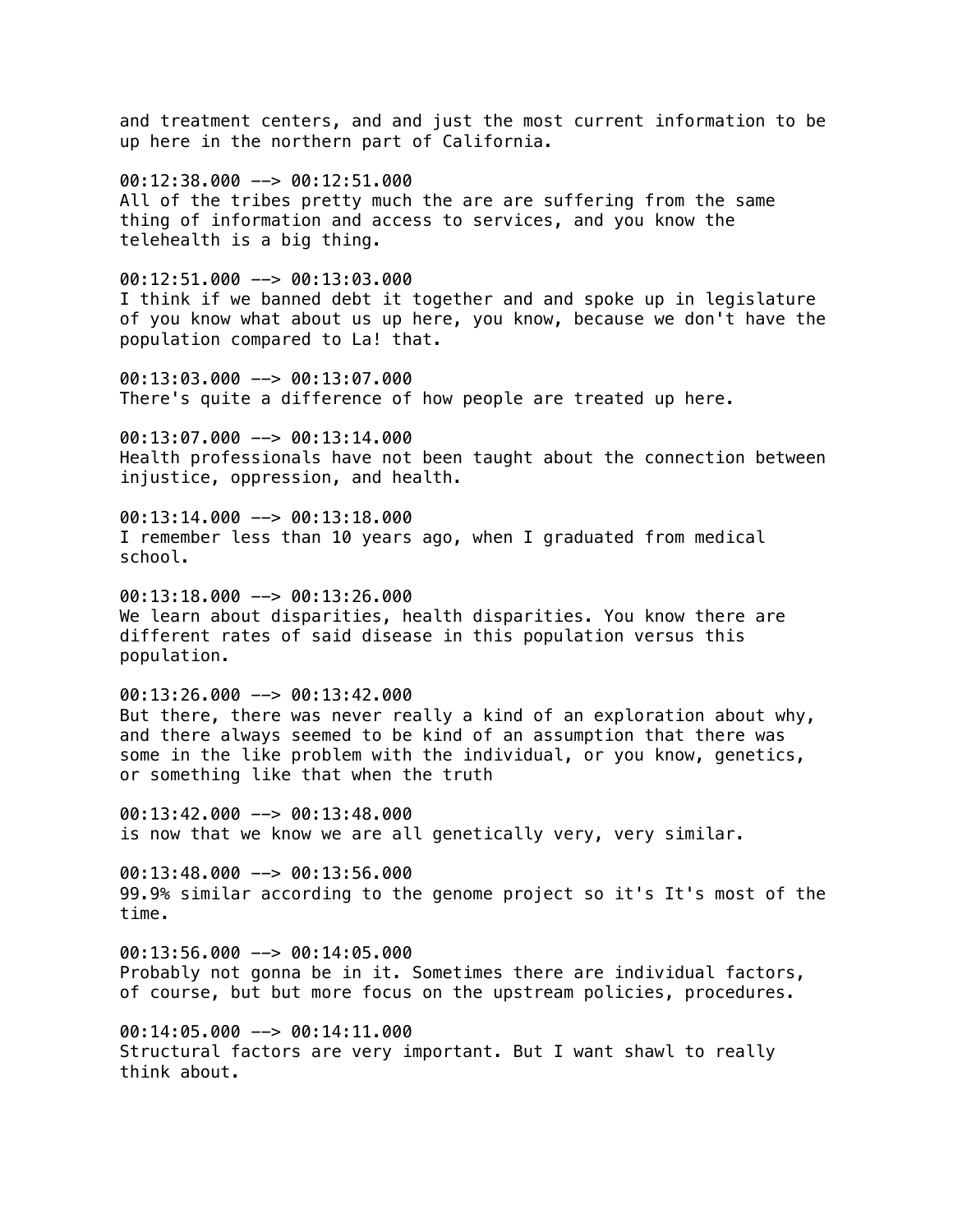00:14:11.000 --> 00:14:22.000 How can I center racial equity in your workflow when you're getting to the groove of things when y'all are like firing stuff up, you're assigning roles you're differing it up

00:14:22.000 --> 00:14:28.000 you're making your project management plan you're doing all this, How? How are you bringing racial equity into that?

00:14:28.000 --> 00:14:38.000 And this is a really big question and it's gonna be kind of it'll be hard for us to talk about here because all of our workflows are so different based on organization the type of work we do the field we're in

00:14:38.000 --> 00:14:49.000 all of that. But it's a question that I think it's important for us to be able to sit with. because if we're not considering how is this coming into my workflow, how is every day how am I operationalizing

00:14:49.000 --> 00:14:55.000 this? What is my opportunity? What is the moment throughout this work that I'm like this?

 $00:14:55.000$   $\rightarrow$  00:15:06.000 Is where I need to really dig in and understand the impact of this is that when you are finalizing the budget is that when you're figuring out how to use spin down money is that when you're doing hiring is that when

 $00:15:06.000$  -->  $00:15:17.000$ you're writing this program plan is that when you're deciding which one of these requests you're going to approve versus deny, because you have limited resources and understanding that sometimes you're not going to have all those

 $00:15:17.000$  -->  $00:15:25.000$ answers, and I really encourage you to get with your community and get with your leadership and get with other equity experts in your field, and really like, Dig into that.

00:15:25.000 --> 00:15:29.000 And I mean like, especially if you do anything in emergency departments or hospitals.

00:15:29.000 --> 00:15:35.000 But really considering like, where does this fit into my flow of work?

00:15:35.000 --> 00:15:39.000 Virtually all synthetic opioids that are extremely potent.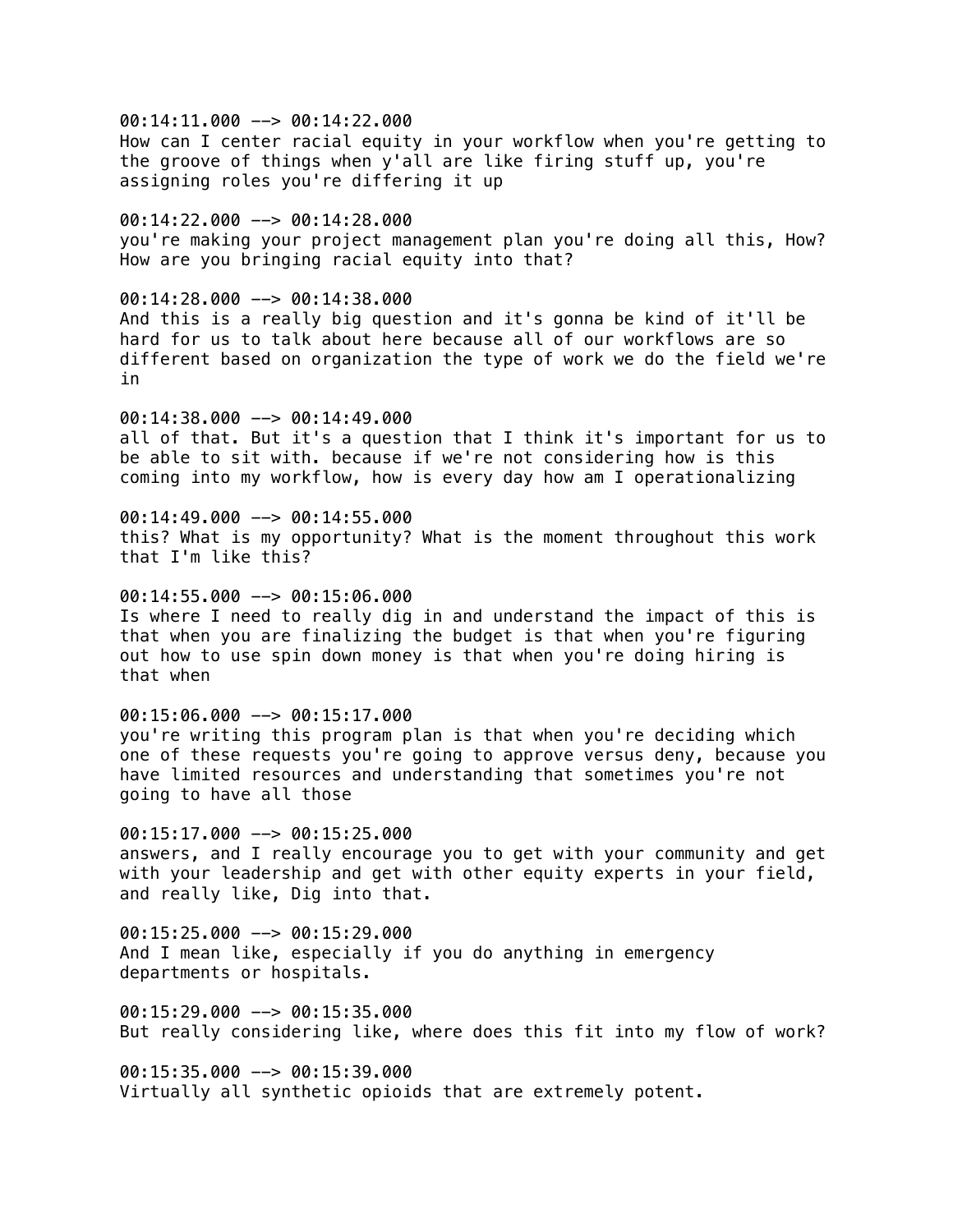$00:15:39.000$  -->  $00:15:43.000$ And that have really accelerated the overdose death rate.

 $00:15:43.000$  -->  $00:15:49.000$ You're seeing now it's very clear that this is a racial justice problem.

 $00:15:49.000$  -->  $00:15:57.000$ So we can't ignore racial inequalities and other social inequalities in addressing our overdose crisis.

00:15:57.000 --> 00:16:03.000 And one very quick note about the reasons that Fentanyl might be accelerating.

00:16:03.000 --> 00:16:13.000 Black and native American deaths at faster rates than white deaths, even though white American overdose rate can continues to go up sharply just not quite as sharply.

00:16:13.000 --> 00:16:27.000

One reason is that black Americans in their native Americans are subject geographically to heavier interdiction and supply side drug law enforcement which destabilizes the

00:16:27.000 --> 00:16:37.000 The drug supply makes it also much harder for people using drugs to know what's in their supplies and have any control over that.

00:16:37.000 --> 00:16:51.000 Second of all in mass incarceration, has intersected with overdose in a big way, and that the period of time after release from prison or jail is an extremely high risk. Time for overdose people who are released have lowered

 $00:16:51.000$  -->  $00:16:59.000$ opioid tolerance if they had been using opioids before, because they hadn't had access and had gone through withdrawal in jail or prison.

00:16:59.000 --> 00:17:04.000 Second of all, they are at an extremely high risk for relapse to opioid use.

 $00:17:04.000$  -->  $00:17:19.000$ They often by law are ineligible, for a lot of social services and housing, have very difficult time accessing health care and drug treatment, and our experience now at very high rates to ultra potent opioids on the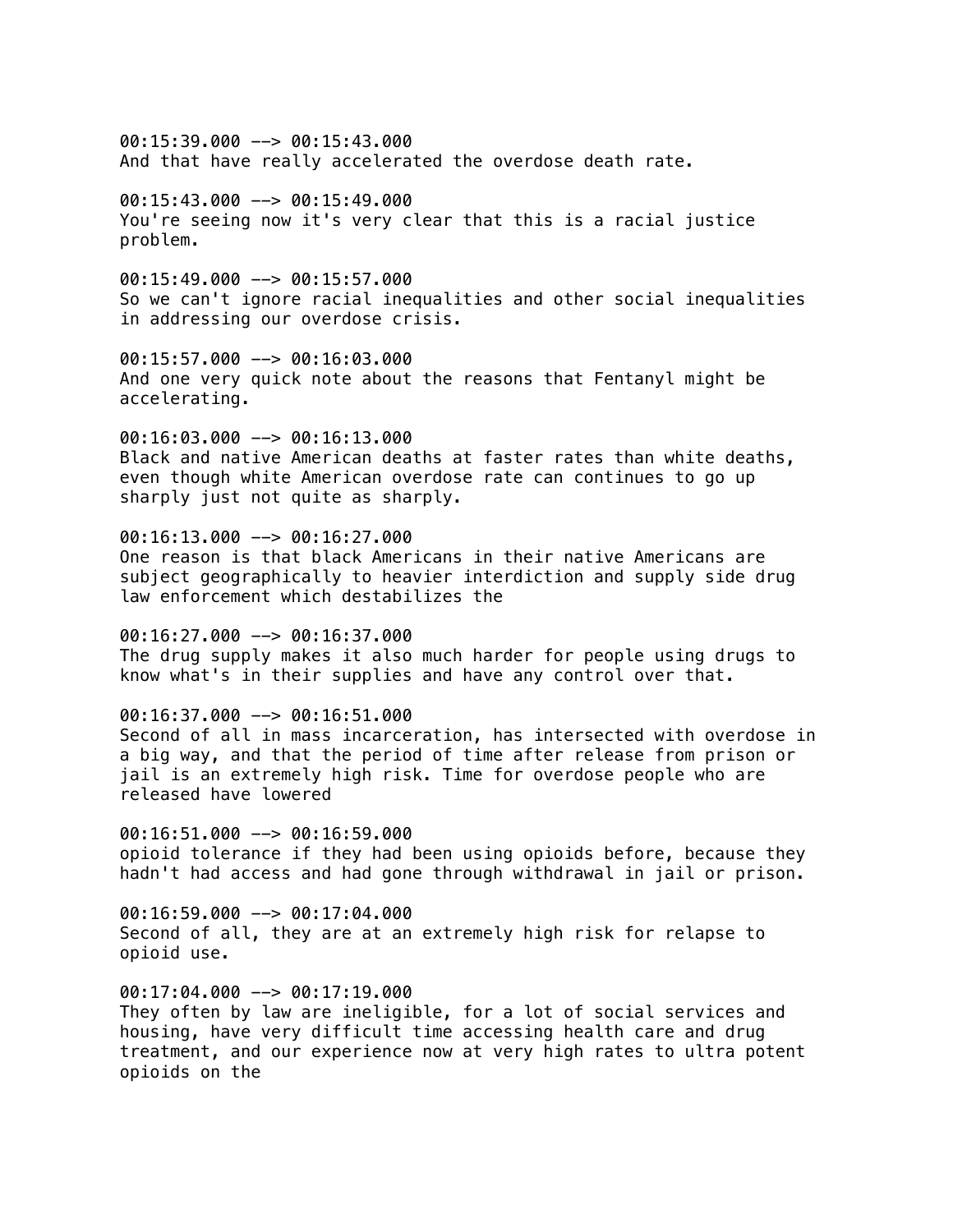00:17:19.000 --> 00:17:25.000 illicit market, including fentanyl so that's That's a big reason, big driver for these inequalities.  $00:17:25.000$  -->  $00:17:29.000$ So we talked a lot with folks about this isn't a choice people are making. 00:17:29.000 --> 00:17:33.000 This is part of their brain chemistry this is part of their their environment. 00:17:33.000 --> 00:17:40.000 They're up like the everything that they've been exposed to throughout their lives that have come to fruition together. 00:17:40.000 --> 00:17:45.000 So that was really helpful. I think the folks that understand it more from a medical standpoint. 00:17:45.000 --> 00:17:54.000 We talked a lot about medication, assisted treatment, and that abstinence, like the the sort of old school you have to be sober.  $0.0111:54.000$   $\rightarrow$  00:18:00.000 To be clean is outdated, and really does not support families who are straggling towards recovery. 00:18:00.000 --> 00:18:07.000 That Mit is sometimes a vital piece of persons ability to thrive and and stay in recovering. Take care of their kids. 00:18:07.000 --> 00:18:17.000 We talked a lot about family separation and How it's especially harmful and traumatic for kids and again focused on.  $00:18:17.000$  -->  $00:18:21.000$ How can we reunify families faster, and also avoid separation whenever possible? 00:18:21.000 --> 00:18:34.000 So we talked about other options for safety measures to put in place where a parent and a child can continue to be together and bond as much as possible, and even in cases of separation, we talked about how to facilitate more 00:18:34.000 --> 00:18:39.000 frequent and more meaningful visitation with kids and their parents. 00:18:39.000 --> 00:18:45.000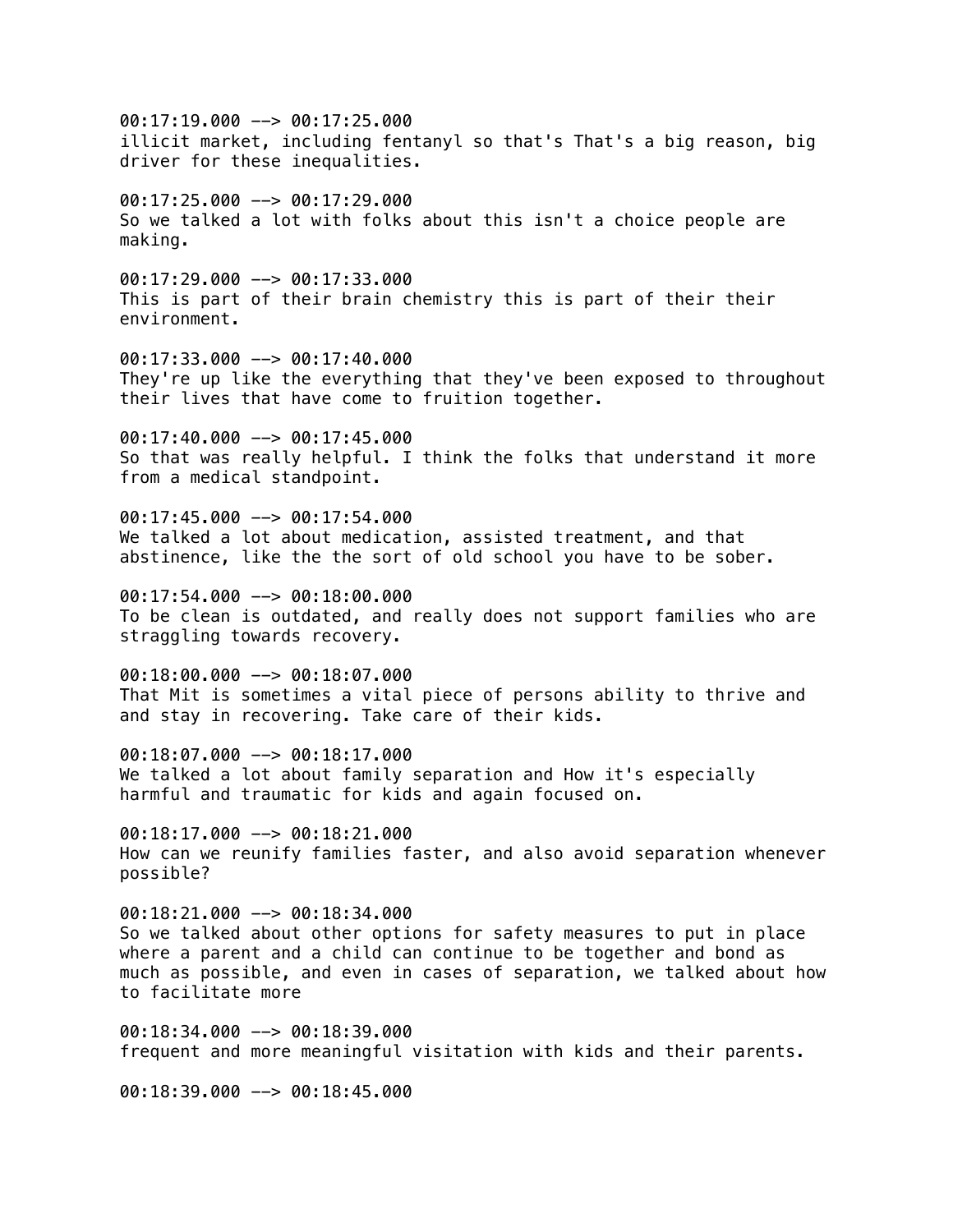And then, perhaps most importantly, we tried to help folks refrain the way they talk about substance use.

00:18:45.000 --> 00:18:49.000 So really just examining our language around substance use in people who use substances.

 $00:18:49.000$  -->  $00:19:01.000$ And we talked about person first language, And this comes into play a lot when folks are in and out of fort, and having people talk at them instead of with them, and to them about their use, about their families, about their kids.

00:19:01.000 --> 00:19:07.000 So I think that that point in particular was particularly helpful for all the audiences that we had in those tree needs.

00:19:07.000 --> 00:19:11.000 So I want to read a quote from Harvey Milk, the late San Francisco City Council member.

# $00:19:11.000$  -->  $00:19:22.000$

He was talking about the Eldgbtq community when he said this, but it could just as well be about people in recovery, because it's not enough to have friends and positions of authority.

## $00:19:22.000$  -->  $00:19:40.000$

You have to involve people with lived experience. So, he said, A person in office can set a tone can command respect, not only from the larger community, but from the young people in your our own community, who need both examples and hope the anger and the

00:19:40.000 --> 00:19:46.000

frustrations that some of us feel is because we're misunderstood, and friends can't feel that anger and frustration.

 $00:19:46.000$  -->  $00:19:56.000$ 

They can sense it in us but they can't feel it so as much as we want to be an ally and as important it is for to be an ally for people in recovery.

### 00:19:56.000 --> 00:20:09.000

We won't know and can't feel the anger and frustration that can come from being treated poorly by a doctor, or in an emergency room, or know what that shame must feel like or know the shame or sorrow

00:20:09.000 --> 00:20:18.000 from losing a loved one to addiction. They are only 2 metadata on clinics that are public in the border.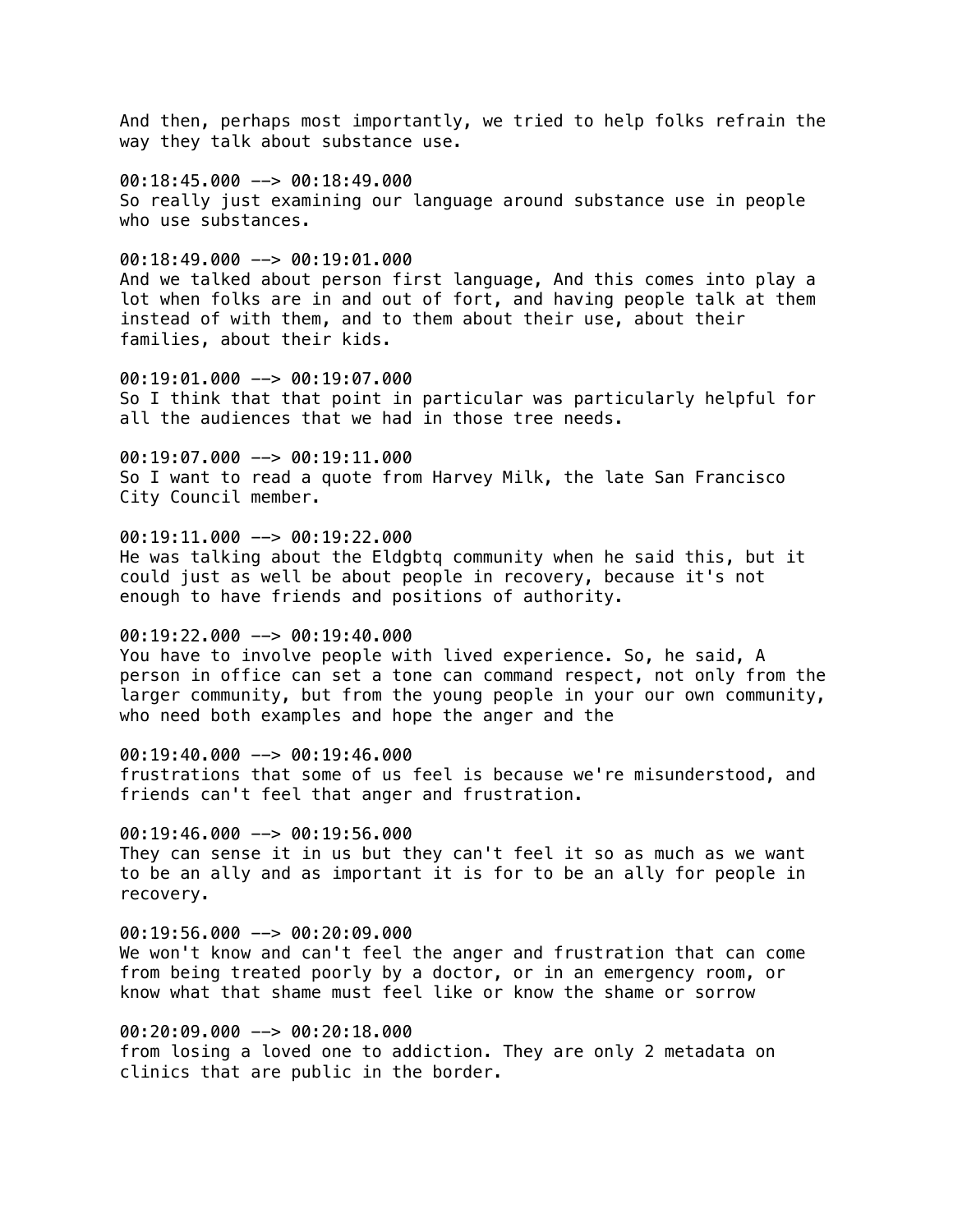00:20:18.000 --> 00:20:23.000 They are both both located in California people that are coming from others from other places.

 $00:20:23.000$  -->  $00:20:33.000$ In the in the border find it very difficult to get enough money to buy the method that they would need for at least one week, so they don't have to travel that much.

00:20:33.000 --> 00:20:50.000 So it becomes expensive. And the other issue that we think we have the the need of of of building with the with the psychosocial interventions and housing, and other opportunities for people.

00:20:50.000 --> 00:20:56.000 With this with this type of disorder and fighting stigma.

00:20:56.000 --> 00:21:00.000 So, and the other issues that we don't have medications for paying management. No.

00:21:00.000 --> 00:21:06.000 So we have different types of problems, and I think that the nationally we could help each other work.

00:21:06.000 --> 00:21:19.000 You know these populations that we share, and what we can do from a policy perspective to really improve and and access considerations with respect to substance, use treatment.

00:21:19.000 --> 00:21:33.000 First and foremost, we need to be investing in prevention and universal access to health care, not just for session shoes, obviously, but also for mental and physical health services.

00:21:33.000 --> 00:21:37.000 Focusing on schools, and our youth is critically important, investing in the future.

 $00:21:37.000$  -->  $00:21:51.000$ Essentially as well as investing in and making sure that we have sufficient affordable affordable housing and a really strong safety net. In order to serve these vulnerable populations.

00:21:51.000 --> 00:22:06.000 Another policy recommendation relates to really shifting our approach towards substance, shoes, treatment away from incarceration and towards care decriminals.

00:22:06.000 --> 00:22:19.000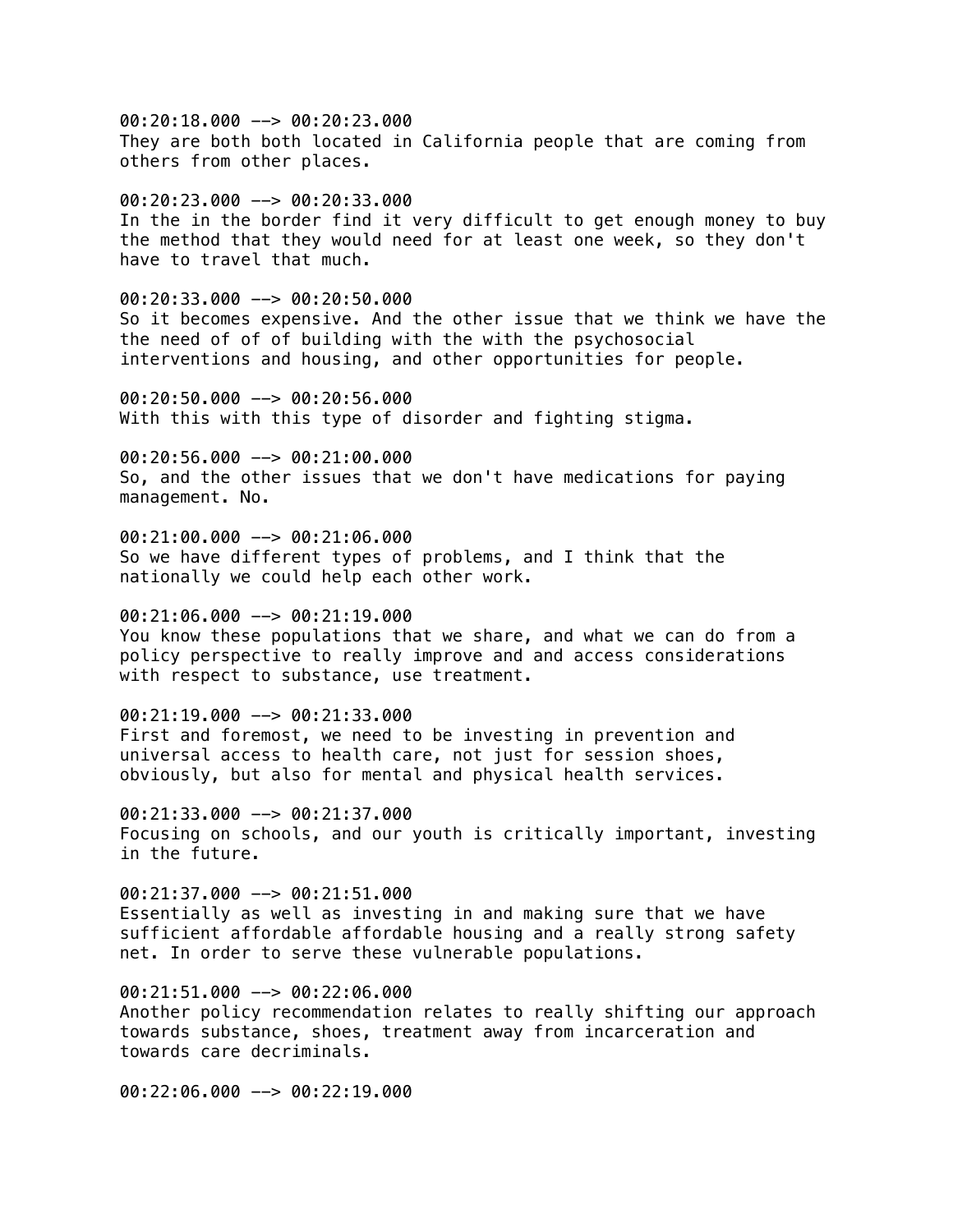I decriminalizing substance use will be incredibly important to reduce the stigma that's long been associated with substance, use disorders, and for us to better treat it as the chronic and relapsing health

 $00:22:19.000$  -->  $00:22:28.000$ condition that it is additionally data collection will be payful to better understand local needs.

 $00:22:28.000$  -->  $00:22:38.000$ And then, you know, perhaps one of our most under leveraged evidencebased interventions, medications for addiction, treatment, or Matt.

00:22:38.000 --> 00:22:48.000 This is something that we need to expand across the board. We really have set the goal of having mat available in every site across, especially substance.

00:22:48.000 --> 00:23:03.000 Use system in the future, although there's a fair amount of infrastructure building related to workforce and financing that we need in order to get there to that goal.

00:23:03.000 --> 00:23:16.000 And so the sounds war rage, the sounds of discontent, rage, and I believe that part of that noise comes from a disingenuous war on drugs.

 $00:23:16.000$  -->  $00:23:21.000$ It has lasted over a 100 years that needs to come to an end.

00:23:21.000 --> 00:23:34.000 And so we can answer the question of what now starting with and honest appraisal of what we did, and so that we can figure out what we need to do.

00:23:34.000 --> 00:23:57.000 Well, thank you. This is I think you will agree with me that this is such a wonderful synthesis of really the the pearls that were shared at the the national leadership summit on what we can do to invest in in

 $00:23:57.000$  -->  $00:24:05.000$ equity. And just so our because and ended with the very articulate and important comments of Dr.

00:24:05.000 --> 00:24:09.000 Wesley Clark, one of the individuals who you saw in that video.

00:24:09.000 --> 00:24:17.000 It is my great pleasure to present, and that is Dr. Charles Hawthorne.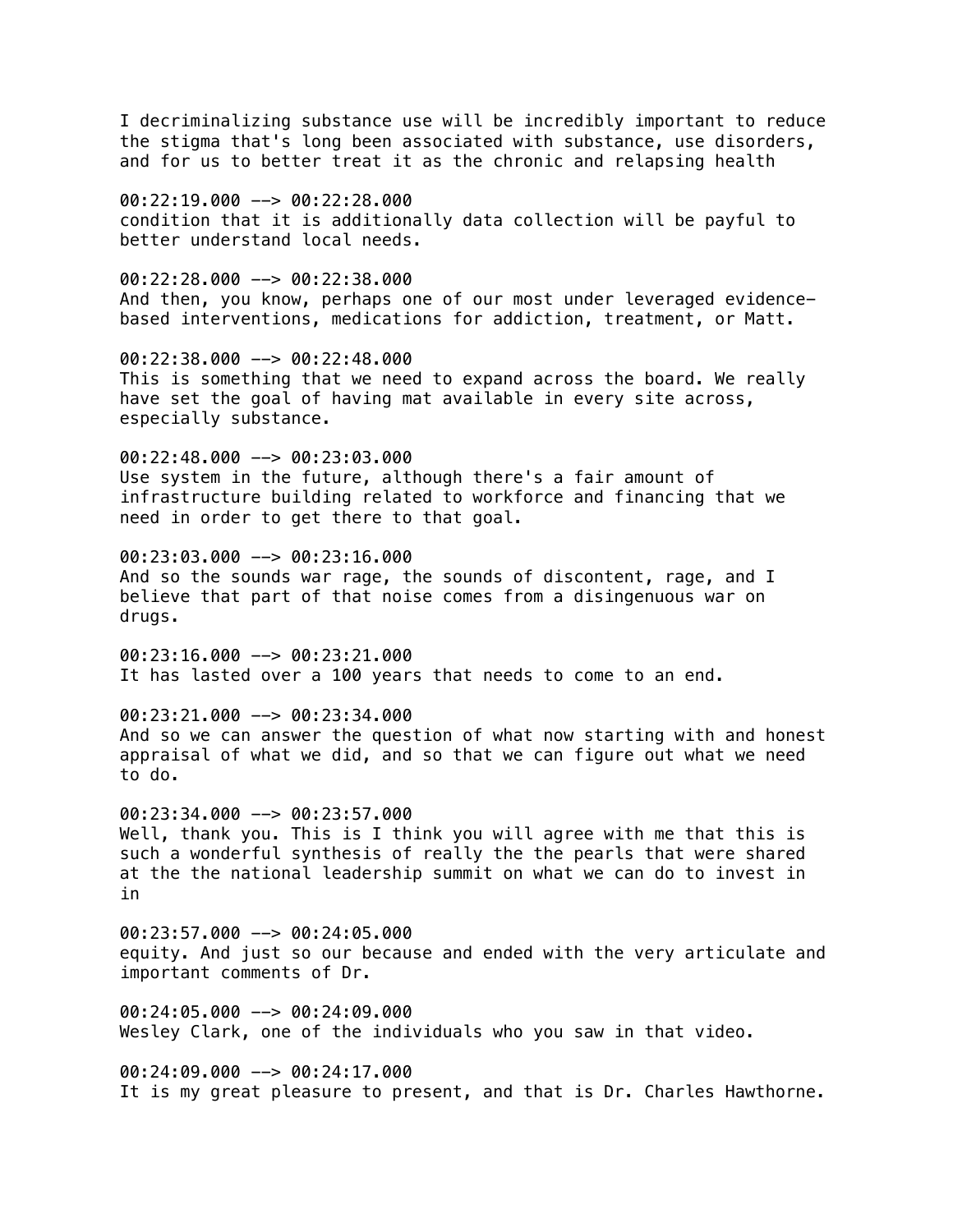$00:24:17.000$  -->  $00:24:20.000$ Charles is with us today, very glad to have him here.  $00:24:20.000$  -->  $00:24:29.000$ He manages the California bridge programs equity and harm reduction work for those of you who may not be aware of the California bridge program. 00:24:29.000 --> 00:24:38.000 It's it's really a that they've become a leader in transforming addiction treatment, making and with this very audacious goal. 00:24:38.000 --> 00:24:46.000 Really that is becoming a reality of making treatment for opioid disorder available. 00:24:46.000 --> 00:24:53.000 2424, over 7 in every California hospital emergency department by 2,024. 00:24:53.000 --> 00:24:59.000 The pro with this program also includes very innovative solutions to address the growing challenges around stimulants. 00:24:59.000 --> 00:25:04.000 Obviously, Fentanyl is, is a huge part of the program, too. 00:25:04.000 --> 00:25:19.000 They also. a large part of the success is the fact of the California Bridge really emphasizes low barrier treatment connecting to ongoing care in the community through a substance use navigator and a culture of harm 00:25:19.000 --> 00:25:33.000 reduction and fighting stigma. The work with the program works with acute care hospitals to train prescribers, nurses, navigators, and also very importantly, raising equity issues and substance. use treatment. 00:25:33.000 --> 00:25:41.000 The California Bridge program is is a program of the Public Health Institute, and Charles joined the California Bridge program 4 years ago. 00:25:41.000 --> 00:25:54.000 He excuse me. He joined the the California rich program after 4 years of working in harmony, reduction and program development with the National Harm Reduction Committee Coalition.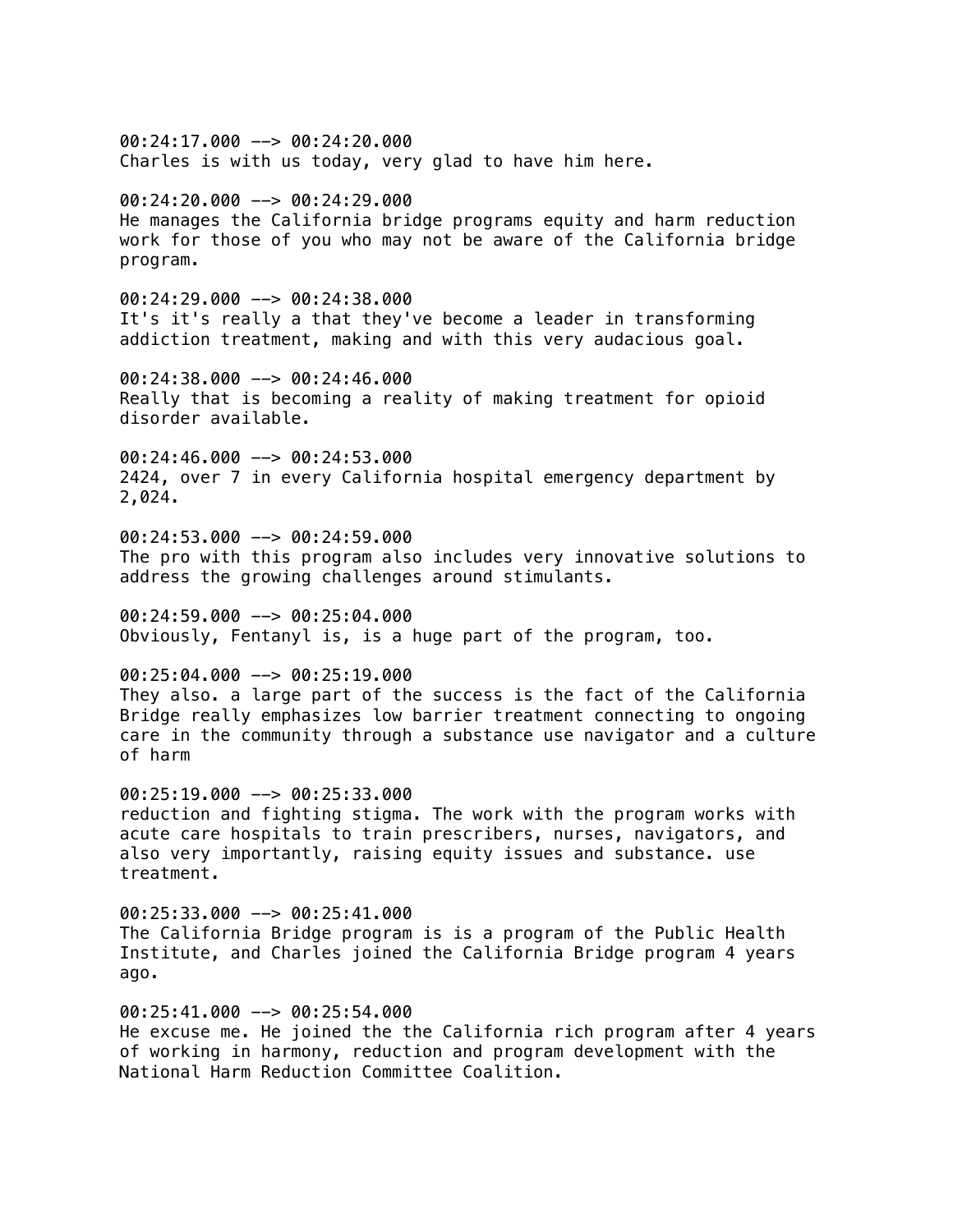00:25:54.000 --> 00:26:04.000 Excuse me. Charles joined the California Bridge to advocate for higher quality emergency services for people of color who use drugs. He has A.

00:26:04.000 --> 00:26:15.000 Bs. Bachelor of Science in biochemistry from Purdue, and is currently pursuing a masters in public health from Johns Hopkins University as a Bloomberg American Health initiative Fellow

00:26:15.000 --> 00:26:22.000 in addiction and overdose welcome charles We're very fortunate and happy to have you with us today.

00:26:22.000 --> 00:26:37.000 Thank you so much, Mary I'm excited for this as well well, it's i'm really looking for to this conversation with you, and just so everybody on the webinar knows charles and are going to have a little conversation right now about

00:26:37.000 --> 00:26:45.000 health equity issues. and then we're going to start an interactive portion where we're going to have you join in this conversation, and we're very interested in your perspective.

00:26:45.000 --> 00:26:59.000 Also. So you know we we really I think that video really presented some excellent perspectives on centering equity in the work that we're doing.

00:26:59.000 --> 00:27:05.000 How would you say at this point to the excuse me, what would you?

00:27:05.000 --> 00:27:09.000 From your perspective. You have a lot of experience with farm projection coalition.

00:27:09.000 --> 00:27:18.000 You're now at the California bridge for you what does it mean to center equity in our response to overdose prevention for sure.

00:27:18.000 --> 00:27:22.000 Yeah, I think that's a really great question I think where I would probably start with.

00:27:22.000 --> 00:27:34.000 That is going back just a little bit. So when we talk about the overdose crisis, and a few people kind of like hinted at this throughout that video, it wasn't something that just fell out the sky. So Kara tolls Dr.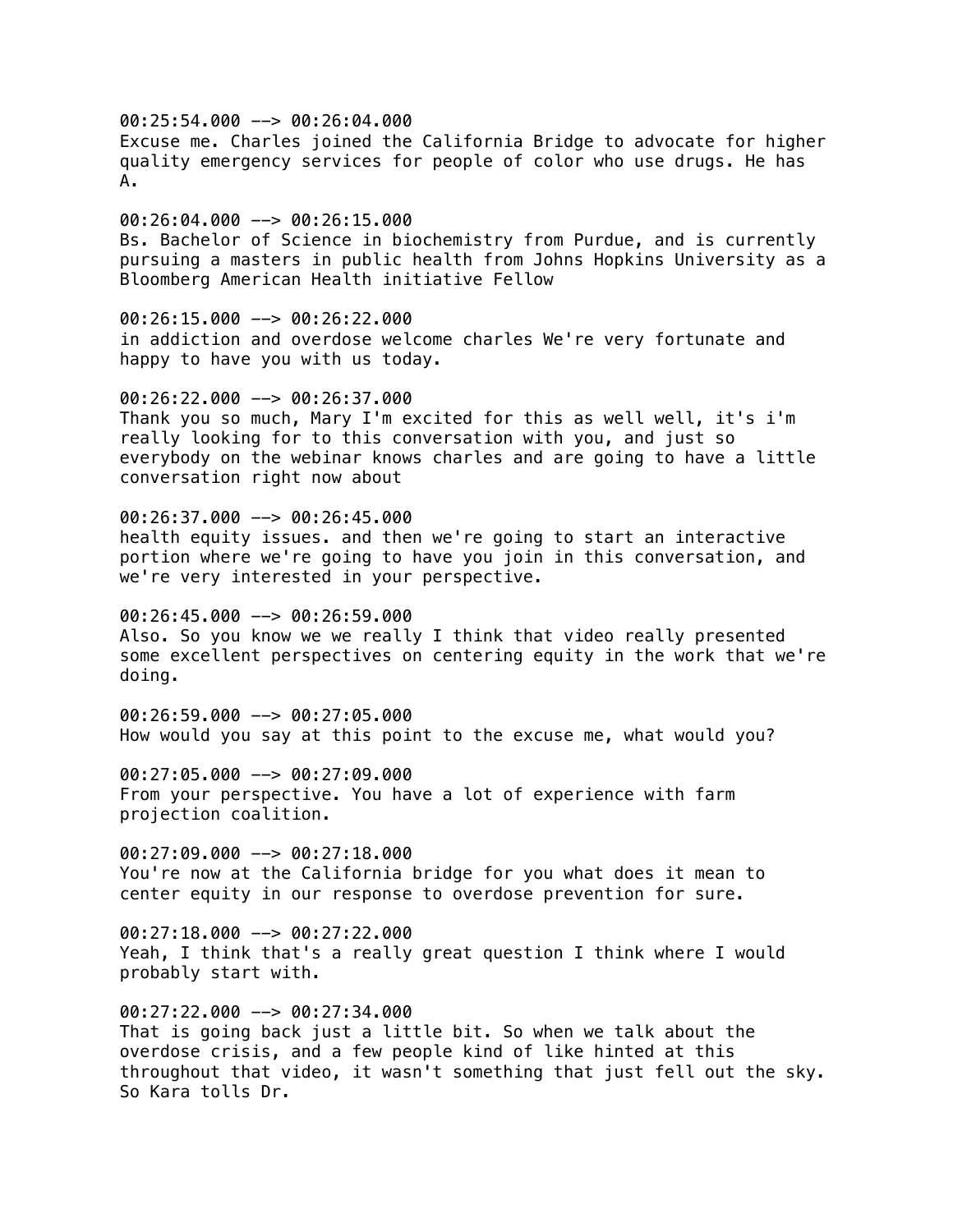$00:27:34.000$  -->  $00:27:41.000$ Tolls. Who is California Bridges, Director of Equity, she was saying a little bit about.

00:27:41.000 --> 00:27:45.000 We always have had a lot of these health disparities that exist, but we haven't really ever dug into them.

00:27:45.000 --> 00:27:50.000 The truth is, we are as humans. we are much more similar than we are different.

00:27:50.000 --> 00:28:03.000 If we are seeing massive disparities, it is likely something to do with the context that we are living in as opposed to this, and this like inherent idea that it has something to do with having more melanin or having a slightly

00:28:03.000 --> 00:28:09.000 different body, shape, or face shape. Likely those are not the things that are leading to these massive disparities that have happened.

00:28:09.000 --> 00:28:17.000 And so what we know is historically. the overnight crisis was created through systematic drug criminalization or the war on drugs.

00:28:17.000 --> 00:28:29.000 That was something that had spurned. We had this criminalization that was very, very heavily based on a race dating back to the late 1,008 hundreds around the criminalization of East Asian folks specifically Chinese folks and

 $00:28:29.000$  -->  $00:28:41.000$ in San Francisco and California we have had a lot of criminalization around heroin and crack specifically around the black community a lot of criminalization around cannabis or marijuana for the

00:28:41.000 --> 00:28:47.000 Latinx community, and that criminalization served a political purpose.

00:28:47.000 --> 00:28:51.000 It served a purpose of helping people make help who had power specifically.

00:28:51.000 --> 00:28:58.000 White people who had structural power make more money and help people's businesses, grow it fueled a cheap labor source.

00:28:58.000 --> 00:29:11.000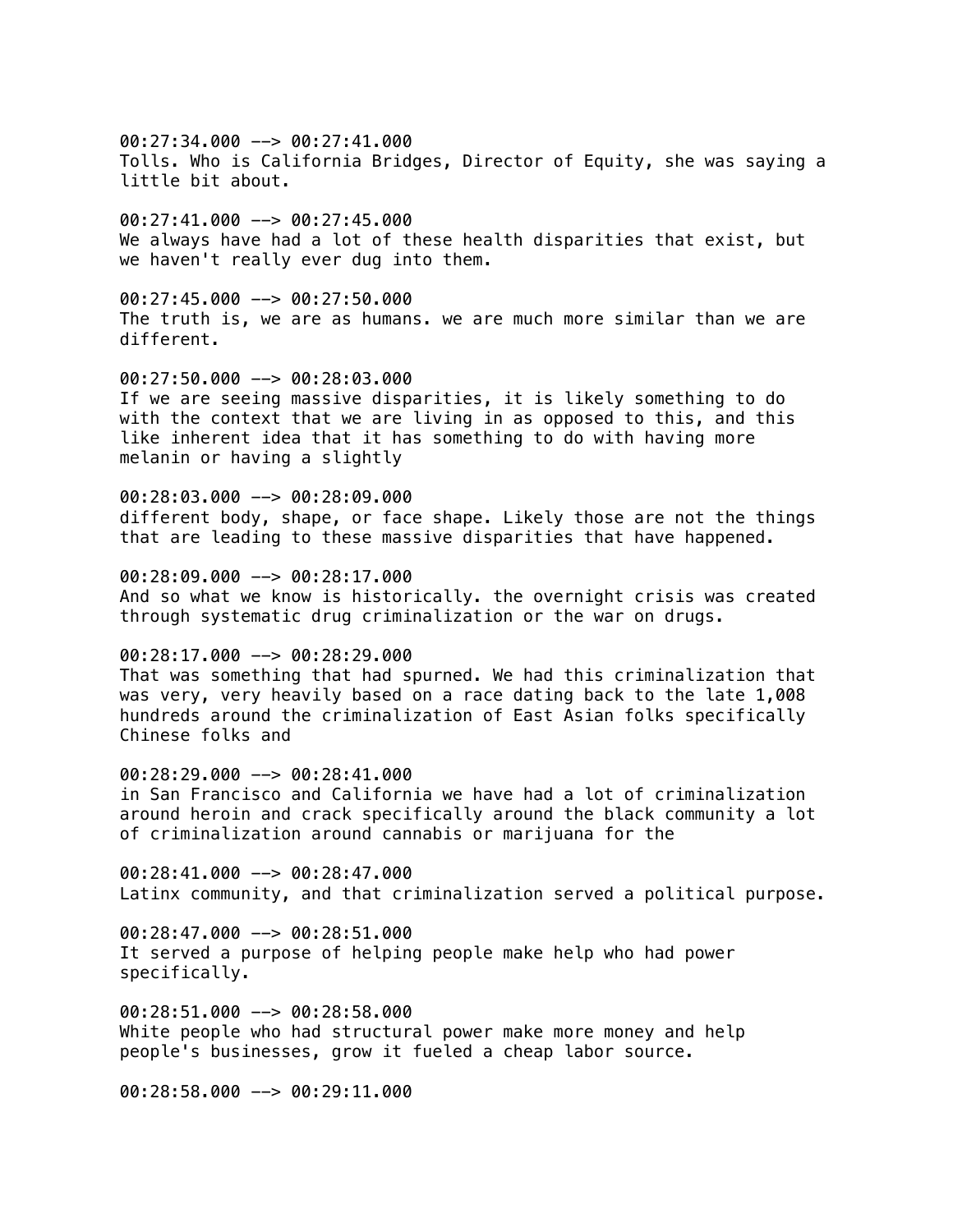When we think about the concept of the prison industrial concept, the prison industrial, complex, and how it works with the war on drugs, you, we were literally creating a class of people who would work for next to nothing that exists to this

00:29:11.000 --> 00:29:24.000 day. So there was all these things that served a purpose that the criminalization served a purpose to fulfill that created this situation that we're in now.

 $00:29:24.000$  -->  $00:29:29.000$ And now, as we moved into this opus epidemic, we do.

00:29:29.000 --> 00:29:37.000 Sometimes we talk about it as the opioid epidemic usually how I refer to it as the overdose crisis or the overdose epidemic, because people are overdosing from more than just opioids,

00:29:37.000 --> 00:29:46.000 opioids are not the only factor that are influencing people's death and and immortality and morbidity.

00:29:46.000 --> 00:30:00.000 You. But all in all that conversation started coming out as white people were being more and more impacted, and that conversation changed almost to the point that we're having almost like 2 different conversations at the same time.

00:30:00.000 --> 00:30:06.000 Where we have on one end. we're recognizing like we need to be creating these new systems, for treatment.

00:30:06.000 --> 00:30:09.000 We need to be figuring out how to route people towards care.

00:30:09.000 --> 00:30:14.000 We need to make sure people are in longitudinal care, and at the same time we are still arresting people for drug use.

00:30:14.000 --> 00:30:23.000 We are still criminalizing people who sell drugs We are still deporting people of for having drugs on them for selling drugs.

00:30:23.000 --> 00:30:36.000 We've had this entire thing that's been going down in San Francisco like almost yearly for the past 2 years, where there's been these massive events of immigration and customs and police coming together to

00:30:36.000 --> 00:30:45.000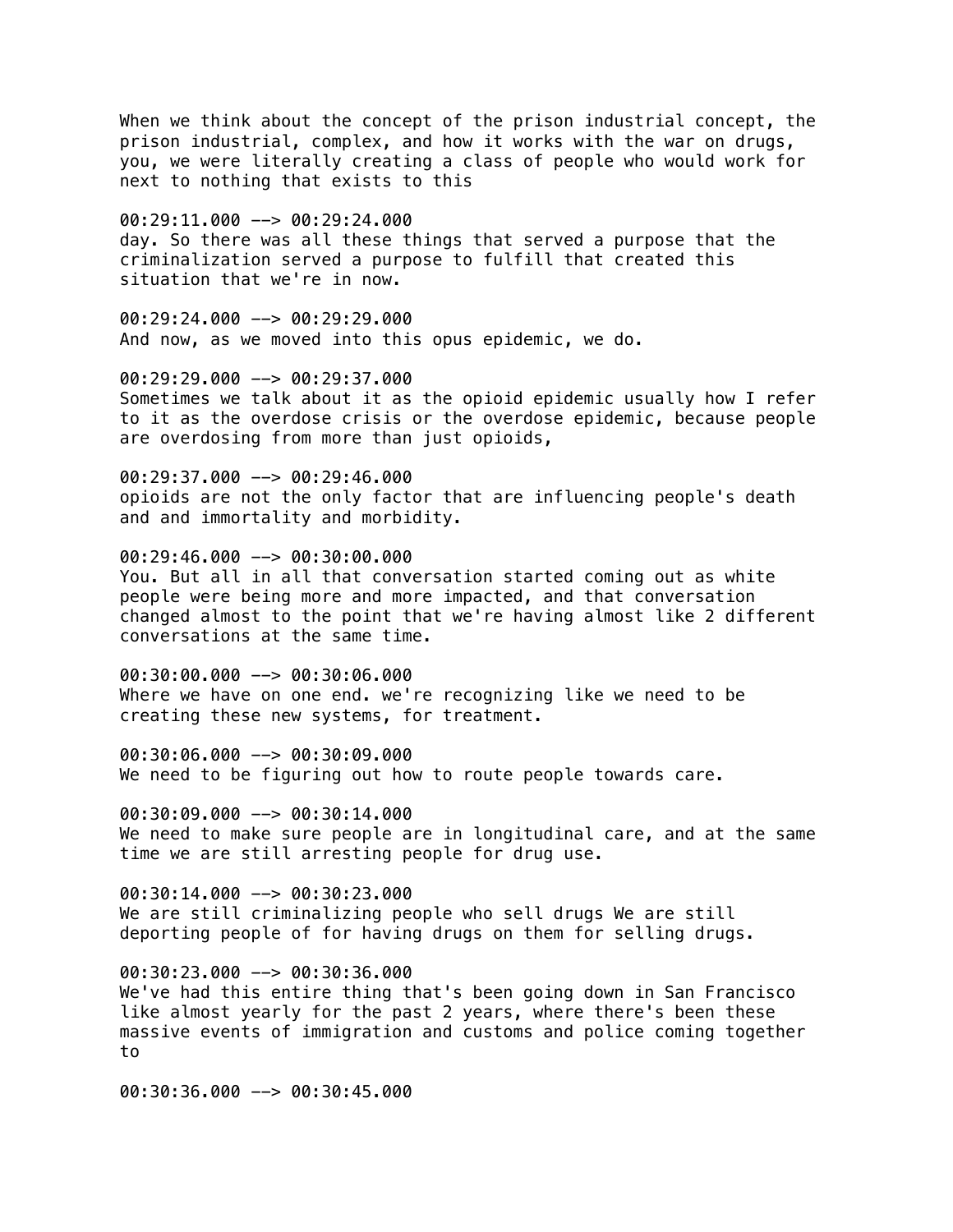arrest drug sellers who are from South America and deport them as part of a deportation plane that has nothing really to do with the drugs or the harm that comes from it.

00:30:45.000 --> 00:30:51.000 But just the aesthetic of the city, and not wanting to see certain people, and not wanting to see certain people around.

00:30:51.000 --> 00:30:57.000 So, as we're coming to actually talking about what does it look like to apply equity in our overdose crisis.

00:30:57.000 --> 00:31:10.000 But I think one of the big things is recognizing that, recognizing that so much of what has created this overdose crisis is very fundamentally rooted in the generation and creation of inequities, and we have to actually kind of

00:31:10.000 --> 00:31:19.000 pull that up at the root, We can't just keep on putting all these Band-aids on top of things, and thinking that it's going to be fixed.

00:31:19.000 --> 00:31:24.000 So it looks like more than just like you know putting different people's pictures on brochures.

00:31:24.000 --> 00:31:28.000 It looks like more than just translating our information into different languages.

00:31:28.000 --> 00:31:34.000 While those things are really great and incredible. short-term solutions, a lot of ways, it still kind of centers whiteness.

00:31:34.000 --> 00:31:41.000 It's still centers this concept that what we all have access to the up to care if we would just seek it.

00:31:41.000 --> 00:31:46.000 We all have access to these tools, if we are bold enough to go after them, or we're strong enough to utilize them.

 $00:31:46.000$  -->  $00:31:57.000$ And the truth is, we have to really get under this. We have to actually change these systems that have harmed people over the over centuries.

00:31:57.000 --> 00:32:14.000 At this point systematically harm people of color systematically harm queer and trans people disabled people, women at all different ways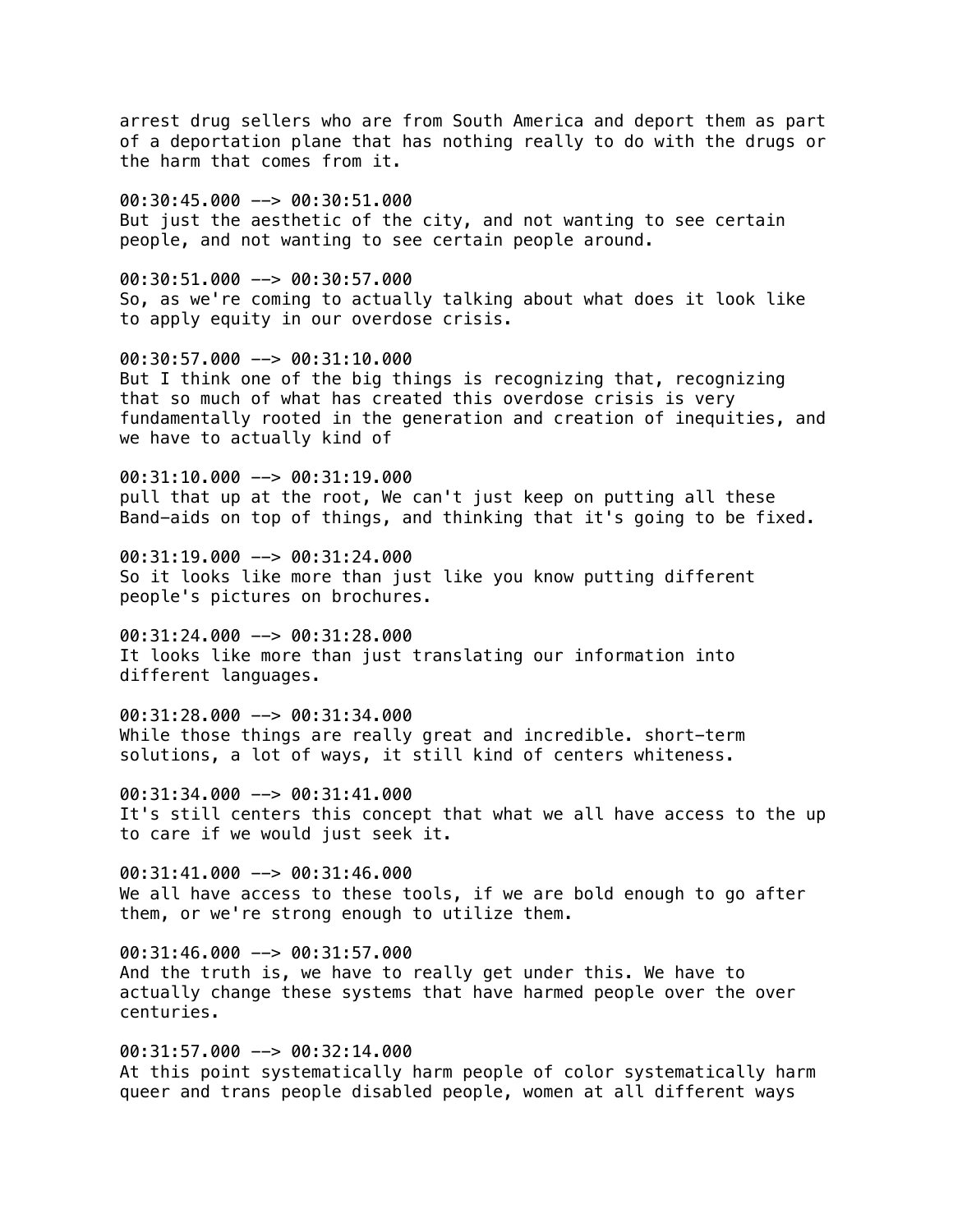that are oftentimes also intersecting, because people don't only hold one identity ever and I look a lot of

#### 00:32:14.000 --> 00:32:23.000

times. What it looks like is you know reparations not just in the form of giving people cash, but also in the form of transforming our systems to the point that they will never cause harm.

#### 00:32:23.000 --> 00:32:38.000

Again, and that is really what it means. to center equity we're thinking about how we're making sure that no matter how how people may feel about people of color. How are we making sure that the most racist person working in our organization, does

00:32:38.000 --> 00:32:46.000 not have a structural power to cause harm, systematically to people of color, and we have to really change our systems in order to make sure that that's what's happening.

 $00:32:46.000$  -->  $00:33:10.000$ 

Oh, Mary, you're muted thank you very much charles excellent comments and and I really like the way you put together this framework, this this very the history that has had such an impact on this whole situation given everything.

00:33:10.000 --> 00:33:18.000 You've said, How do you take those that historical context the framework within which we're working?

00:33:18.000 --> 00:33:27.000 And influence equity in the work that you're doing how do you really transform that into this history of policies.

00:33:27.000 --> 00:33:36.000 The more on drugs, all of that. How do we take that history, and then to use it to confront the present?

00:33:36.000 --> 00:33:38.000 Yeah, I mean, I think that's something that happens at a few different levels.

00:33:38.000 --> 00:33:42.000 So we have this individual level, which at first is like us.

00:33:42.000 --> 00:33:49.000 Recognizing it. I tell this story sometimes when I do harm reduction trainings, and I do want to say I I love my mom very much.

00:33:49.000 --> 00:33:52.000 So this is not a slight to her. We she also does trainings for her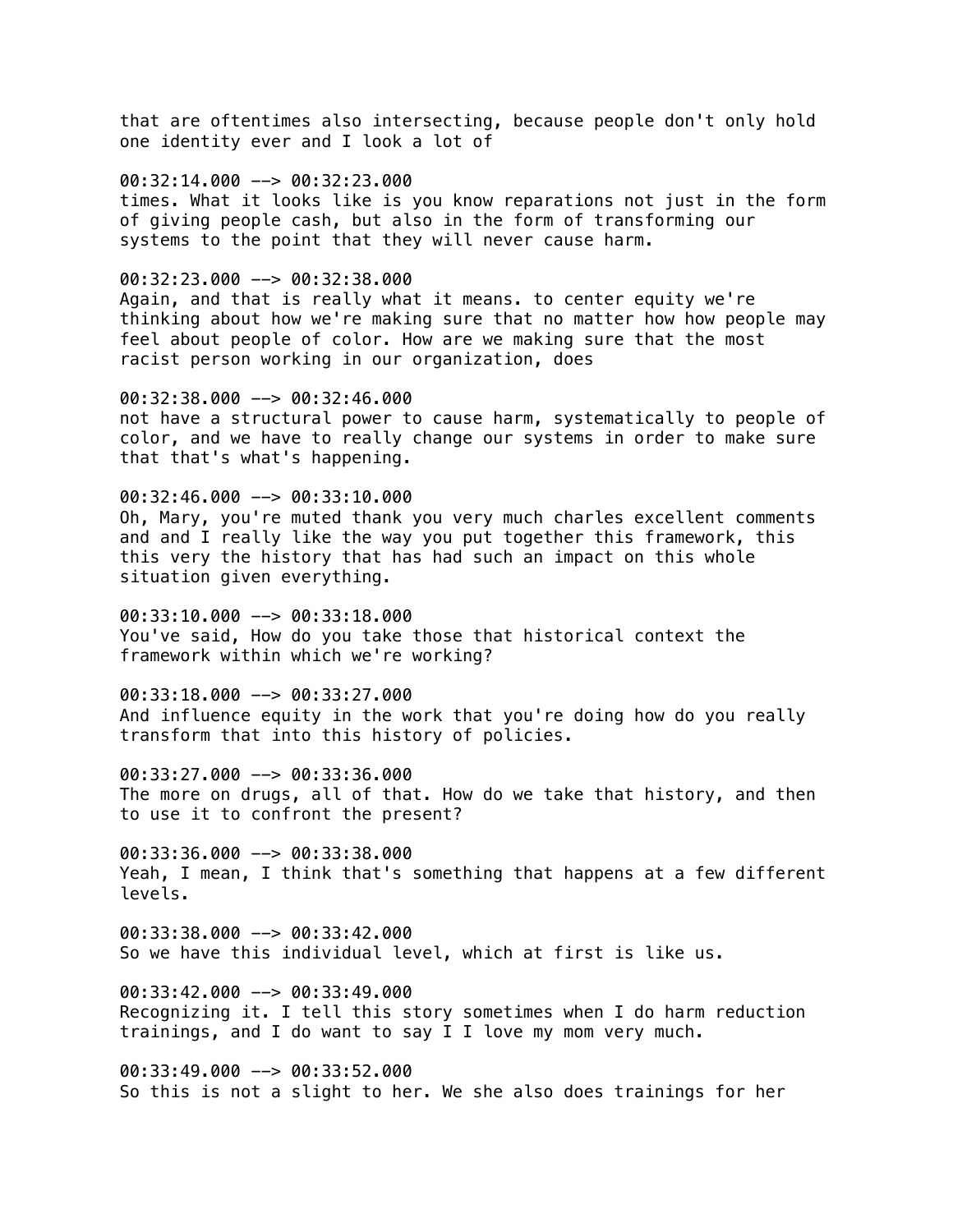job.

00:33:52.000 --> 00:34:05.000 So we tell stories about each other. but I would tell people when I was young, and I would be walking down the street down town with my mother, and there was a person who was, you know, They appeared to be homeless who was sitting on the corner, and

00:34:05.000 --> 00:34:11.000 my mom sometimes would look at me and say like you know What That's what happens if you don't do your homework.

00:34:11.000 --> 00:34:18.000 Those are the things that were taught throughout our lives in these subtle ways.

00:34:18.000 --> 00:34:20.000 My mom is an incredible person, and these are the things that she was taught.

00:34:20.000 --> 00:34:28.000 These are the ways that we have learned about Home House people, about people who use drugs, about people who look a certain way.

00:34:28.000 --> 00:34:38.000 And until we start actually like peeling that apart and getting uncomfortable and being able to process through, what are all these things that I was taught about people who use drugs?

00:34:38.000 --> 00:34:47.000 What are these things that I was taught about drug use that actually aren't, too, that are actually causing more harm that are preventing me from doing my job or doing my work in a way?

00:34:47.000 --> 00:34:53.000 That is actually caring for people, and that is a lot of times that individual level.

00:34:53.000 --> 00:34:56.000 And then from there, when we come together, we have to start thinking about.

00:34:56.000 --> 00:35:04.000 Who are the people who are missing, who are the people who have been historically disenfranchised from our groups?

00:35:04.000 --> 00:35:07.000 Solar cells, so that we're not able to include them in these conversations?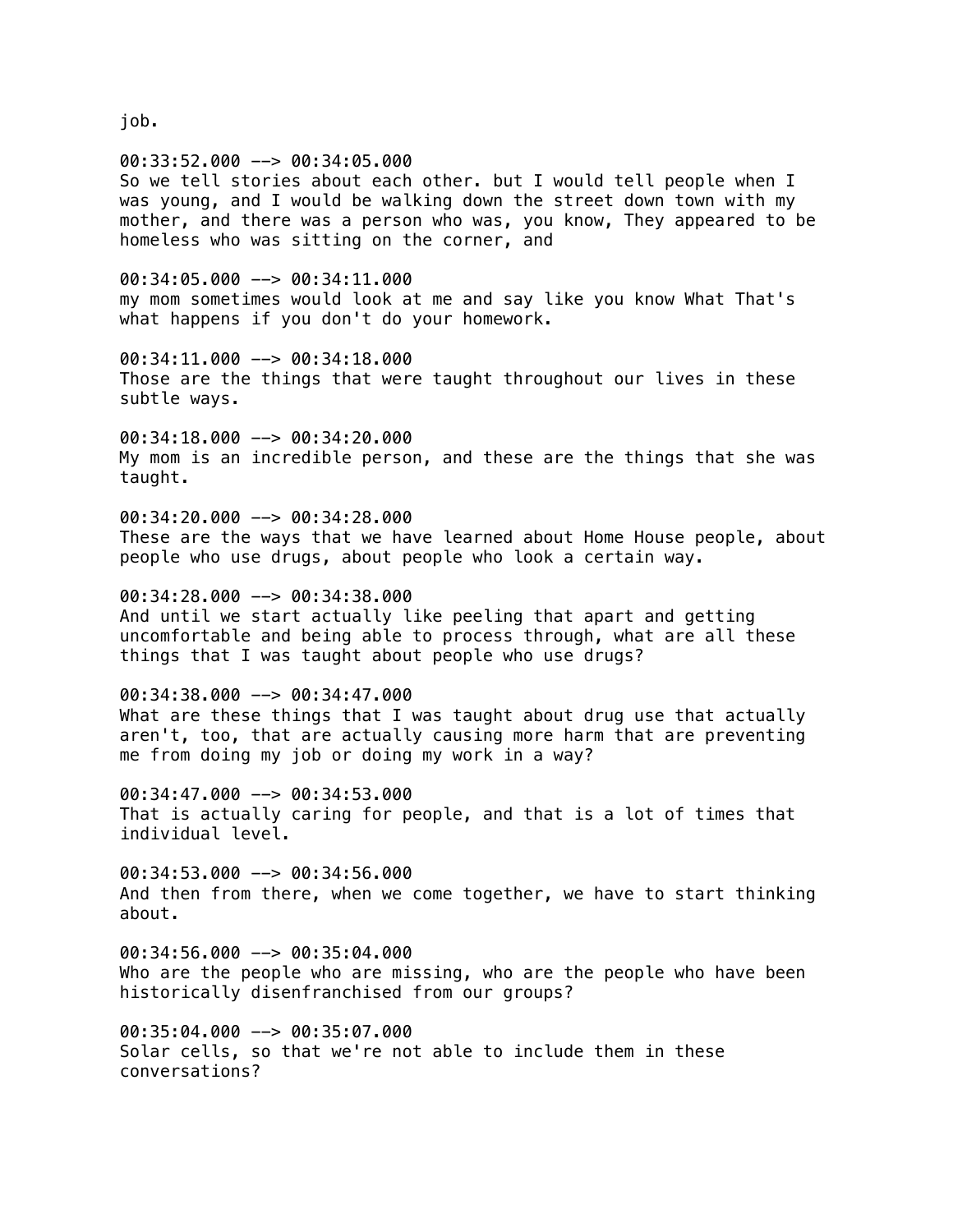00:35:07.000 --> 00:35:12.000 And how do we make sure that they are here? and they have power to be a part of this conversation?

 $00:35:12.000$  -->  $00:35:19.000$ That's something that I think comes up a lot in so I like Mary mentioned in my bi in my bio.

00:35:19.000 --> 00:35:32.000 I'm currently in grad school I go to johns Hopkins for my masters in public health, and one thing that we see so much is research is an overwhelmingly white field because of the ways that people of color have

00:35:32.000 --> 00:35:47.000 been historically disenfranchised from the academic network from academic opportunities, and that means that when we're doing research around public health, that there are people, and there are people there might not be people in that room who can voice

00:35:47.000 --> 00:35:53.000 the ways that the programs that we are creating might not adequately connect with a lot of different social groups.

00:35:53.000 --> 00:36:01.000 There are people in that room who might not be able to talk about the data in a way that actually represents it in a true way.

00:36:01.000 --> 00:36:16.000 You know all these questionnaires and no matter how quantitative or qualitative they are, they're still so much of our of ourselves that are put into that our own framework, our own perspectives that are put into the way that we

00:36:16.000 --> 00:36:21.000 create and both generate and evaluate our data.

00:36:21.000 --> 00:36:27.000 And so the more that we start to include different people who can give us a different idea of hey?

00:36:27.000 --> 00:36:39.000 Maybe that's what you see in this data but That's not what I see. and we need to talk about that, and the more different people that we have having those conversations, the more different people that we have in that room and the more

00:36:39.000 --> 00:36:50.000 power that those people have, especially people who have been historically marginalized, the better that our research is going to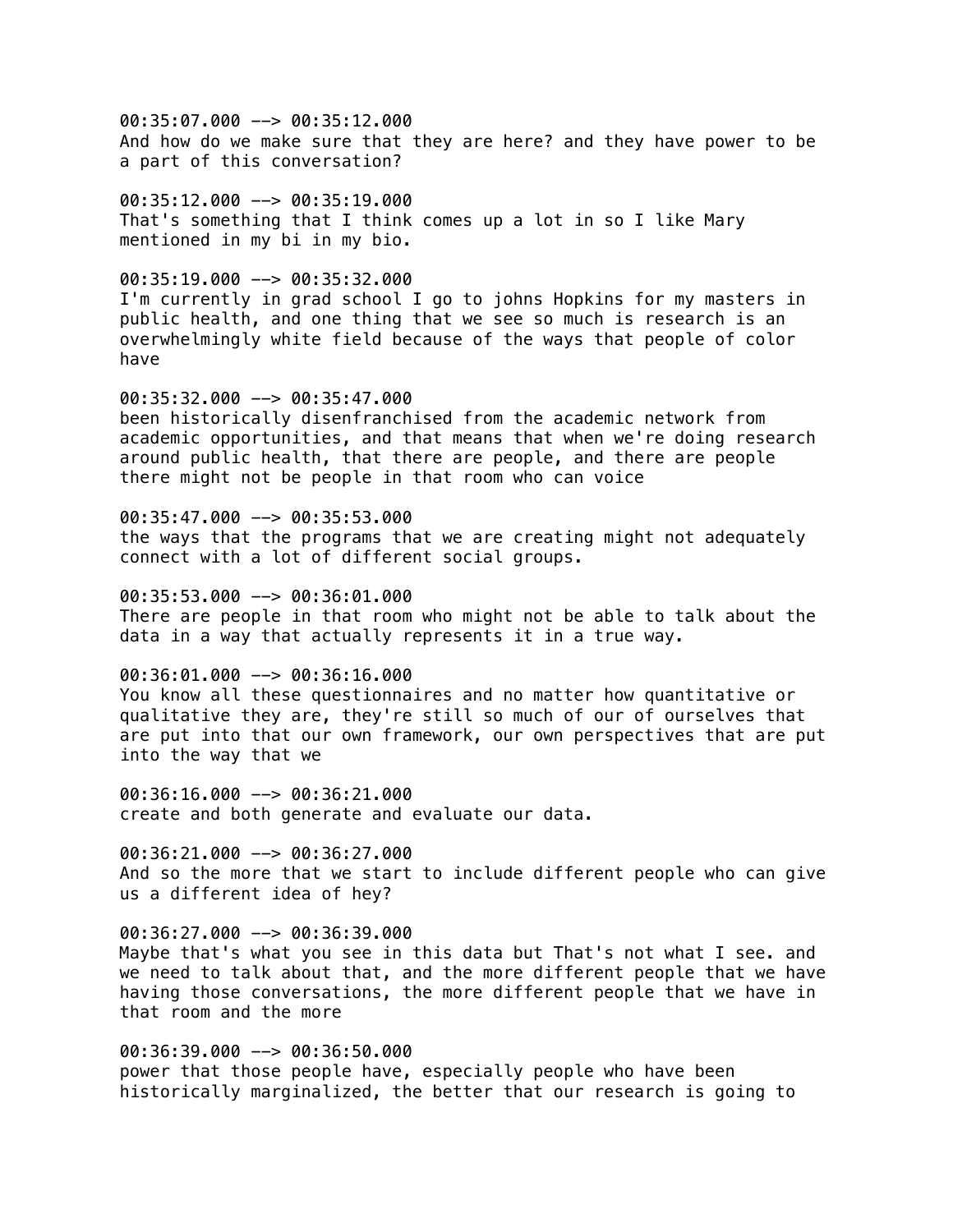get the better that our knowledge is going to become and the better programs.

00:36:50.000 --> 00:36:57.000 And and systems will be able to create from that absolutely. I mean, you do a good example of the surveys.

 $00:36:57.000$  -->  $00:37:01.000$ Even what questions or ends are asked in that you know what what the relevance is.

00:37:01.000 --> 00:37:14.000 The actual design of those instruments, and so much research that is really so predominantly white, and excluding particularly individuals who with lived experience with the topic.

00:37:14.000 --> 00:37:29.000 That's whatever the topic is. Yeah, yeah for sure so when you know you've done a lot of work, I had specifically in a California bridge program where you've had to kind of operationalize these multiple concepts that you

00:37:29.000 --> 00:37:44.000 and in context that you've talked about can you give up some examples of how you've done that, and also, when you talk with people about the issue of centering equity, what are the most frequent questions, or where do people get a little

00:37:44.000 --> 00:37:46.000 stymied when they're when they're trying to do this.

00:37:46.000 --> 00:37:58.000 Yeah, I guess I can kind of answer those together. so there's a lot of different questions that come up a lot of the times. So I mean one of the most common ones that I get is like well how do I do this if

 $00:37:58.000$  -->  $00:38:05.000$ my leadership Doesn't want to be a part of that and That's one of the things that i've really enjoyed about doing this work at California Bridge.

00:38:05.000 --> 00:38:15.000 It's very refreshing to be an organization where we have a lot of support in doing this work at all levels of the organisation, because it just makes it so much easier.

00:38:15.000 --> 00:38:22.000 To push things through, and that's really like oftentimes one of the most common questions you have people who do frontline work.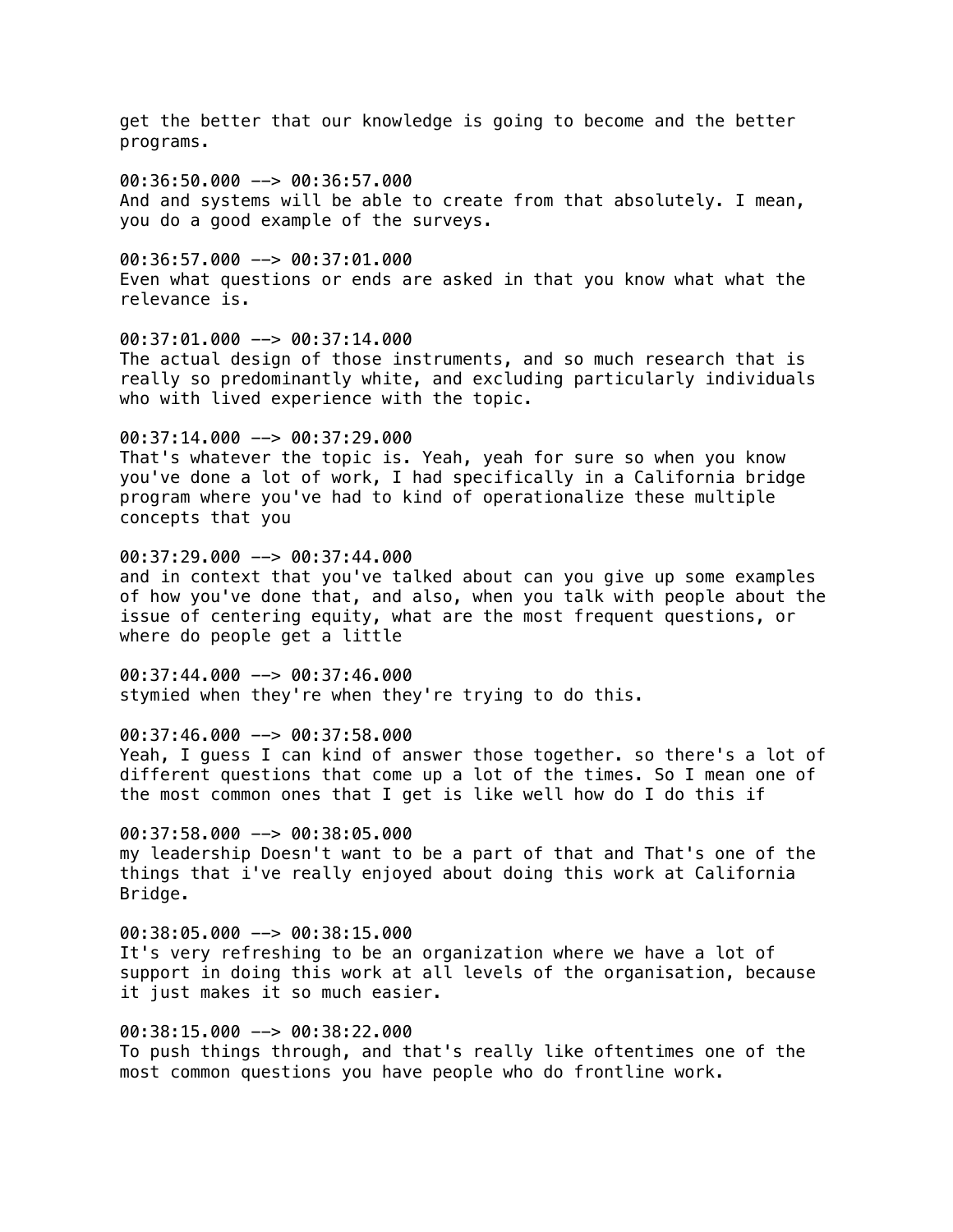00:38:22.000 --> 00:38:32.000

You have people who are maybe more of the people connecting with the community who are directly interfacing with it, who are saying this is a problem, and I'm not really sure how to solve it.

00:38:32.000 --> 00:38:39.000 And my leadership just isn't interested or they they don't know how or they don't know what's going on.

00:38:39.000 --> 00:38:47.000 Also things like who should be involved that's a big question That's one of the questions that we're kind of navigating at California Bridge right now.

00:38:47.000 --> 00:39:02.000 So our work primarily We are primarily working with health professionals, so we work with doctors, pharmacists, nurses, positions, assistance, substance, use navigators, behavioral health navigators in our hospitals and

### 00:39:02.000 --> 00:39:14.000

we support them in supporting patients, and so we oftentimes have the questions of, How should we be? Who should we be having to be a part of this? How do we involve patient voices?

### $00:39:14.000$  -->  $00:39:26.000$

How do we involve people who use drugs that in a way that is effective and efficient, and ensures that their voices are being heard, and they're actually having an influence on our system, and that's something that we're experimenting and trying

### 00:39:26.000 --> 00:39:36.000

to figure out how to do. Now, some other questions are things like, Who do I talk to to start doing this work?

00:39:36.000 --> 00:39:47.000

I think this is something that i'm really happy to have come to California Bridge, because, you know, historically like this is work that we're all that is very new for a lot of organizations.

00:39:47.000 --> 00:39:55.000 And so prior to me, coming on and prior to kara that's coming on to start with this equity work. That was one of the questions.

00:39:55.000 --> 00:40:01.000

California Bridge was facing, and at this point I was also working with California Bridge through my work at National Harm Reduction Coalition.

00:40:01.000 --> 00:40:05.000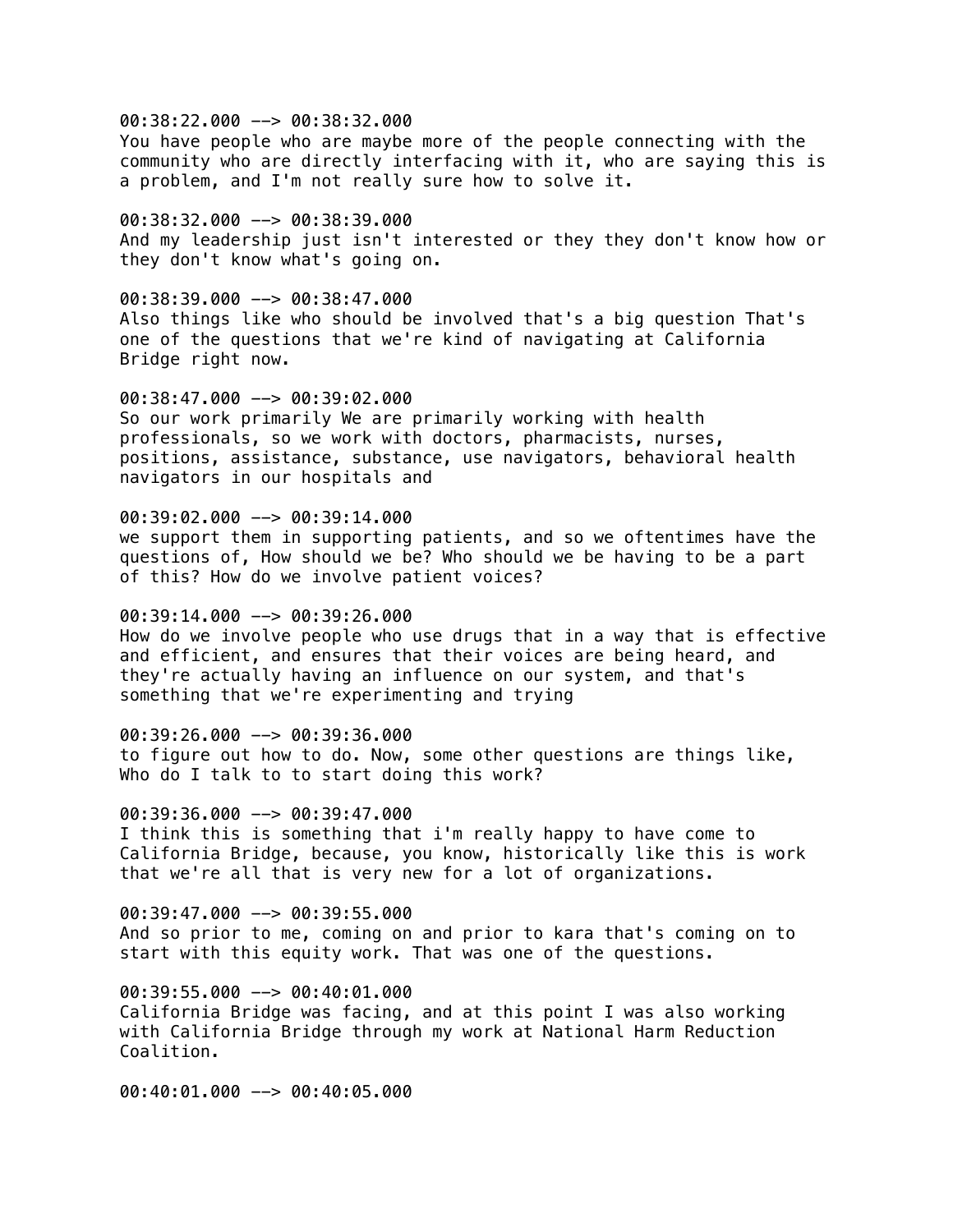So we still had a good report at that point. But there was a lot of there was. 00:40:05.000 --> 00:40:08.000 That was what was happening which is like none of us know how to do this.  $00:40:08.000$  -->  $00:40:14.000$ We know It's important. we know we have to kind of start chipping away this issue. 00:40:14.000 --> 00:40:26.000 We know that It's a really big problem But where do we even start And I think my answer usually for that is just like you just gotta go There's not really a there's not really like a great answer of just like, Oh, 00:40:26.000 --> 00:40:32.000 you do This needs evaluation. and then you get the results from that, and it's like no Sometimes you just start. 00:40:32.000 --> 00:40:35.000 You just start asking people, What do you need? What issues do you see? 00:40:35.000 --> 00:40:49.000 And how can we fix them and that's been a really powerful thing to see at a California bridge specifically, where we have started shifting the ways that we do, hiring? So we hired a couple of new people and we sat down 00:40:49.000 --> 00:40:54.000 as a team in our in our Racial equity committee and said, Okay, well, what does it look like to do? 00:40:54.000 --> 00:41:00.000 Equitable hiring. what's look at the process flow Where are the opportunities where inequities might be introduced? 00:41:00.000 --> 00:41:15.000 What questions do we want to ask in order to ensure that these folks who are coming in, who may be an entry level role, still have some awareness or sensibilities around equity and and race that they can bring into this work and 00:41:15.000 --> 00:41:24.000 really taking time to craft that and then also being comfortable getting it a little wrong and coming back and trying it again, and not feeling stuck, or like when we make a decision.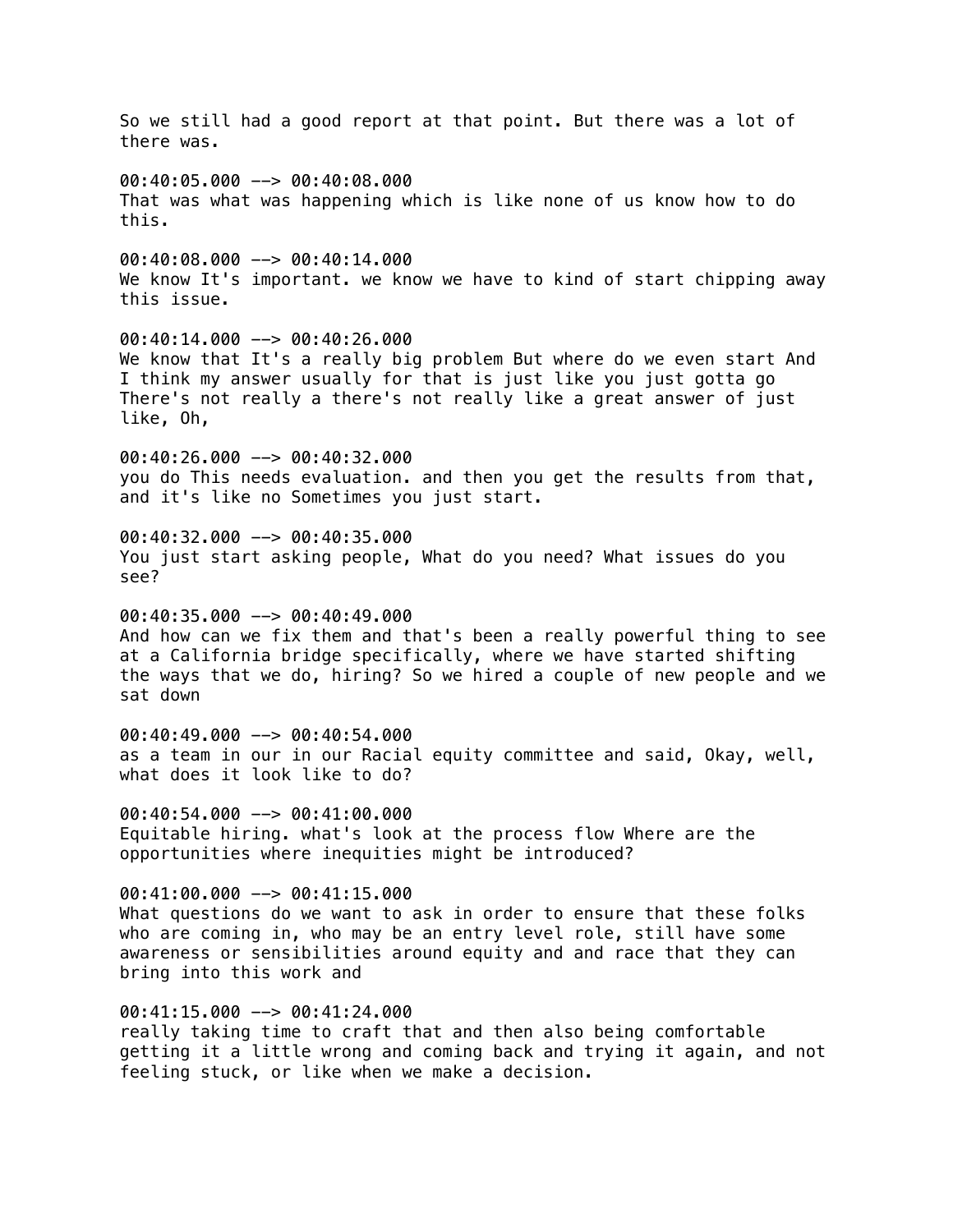00:41:24.000 --> 00:41:27.000 It's there forever. it's like our world is constantly changing.

00:41:27.000 --> 00:41:39.000 We can constantly change right along with it, so just I really encourage people to just be flexible on this work, just because the more you try to remain stiff and not move with it.

00:41:39.000 --> 00:41:49.000 You're just more likely to get left behind in the process and and not be able to actually build towards the equitable world that we're trying to see Thank you.

00:41:49.000 --> 00:42:03.000 I really appreciate the fact. you say don't be afraid to fail. Sort of can't be you really can't be because you're going to, because this love is really ingrained in us one of my I got I will call her a mentor

00:42:03.000 --> 00:42:11.000 but she probably would hate that. But one of my mentors, Eliza Wheeler, who has led the pretty much all of the nalox.

 $00:42:11.000$  -->  $00:42:17.000$ So all the work of helping Naloxone get into the hands of people who use drugs in this country for years.

 $00:42:17.000$  -->  $00:42:24.000$ At this point she used to say this thing to me around harm: Reductionists fall in love with being wrong.

00:42:24.000 --> 00:42:31.000 We fall in love with every time you come into a new session around disability, or a new session around feminism or around immigration.

00:42:31.000 --> 00:42:46.000 And you've learned about some random law that influences how people move, and it completely changes your worldview where it's just where it's a thing of thinking about like the interactions of these governmental organizations leading to people not having

00:42:46.000 --> 00:42:57.000 access to the care they need where when you have something like dpw like departments of public works throwing away people's things, and then they don't have a birth certificate, and now people are wondering why they

00:42:57.000 --> 00:43:09.000 aren't registering for medical or why they aren't getting these things, and it's like well, because there's all these different things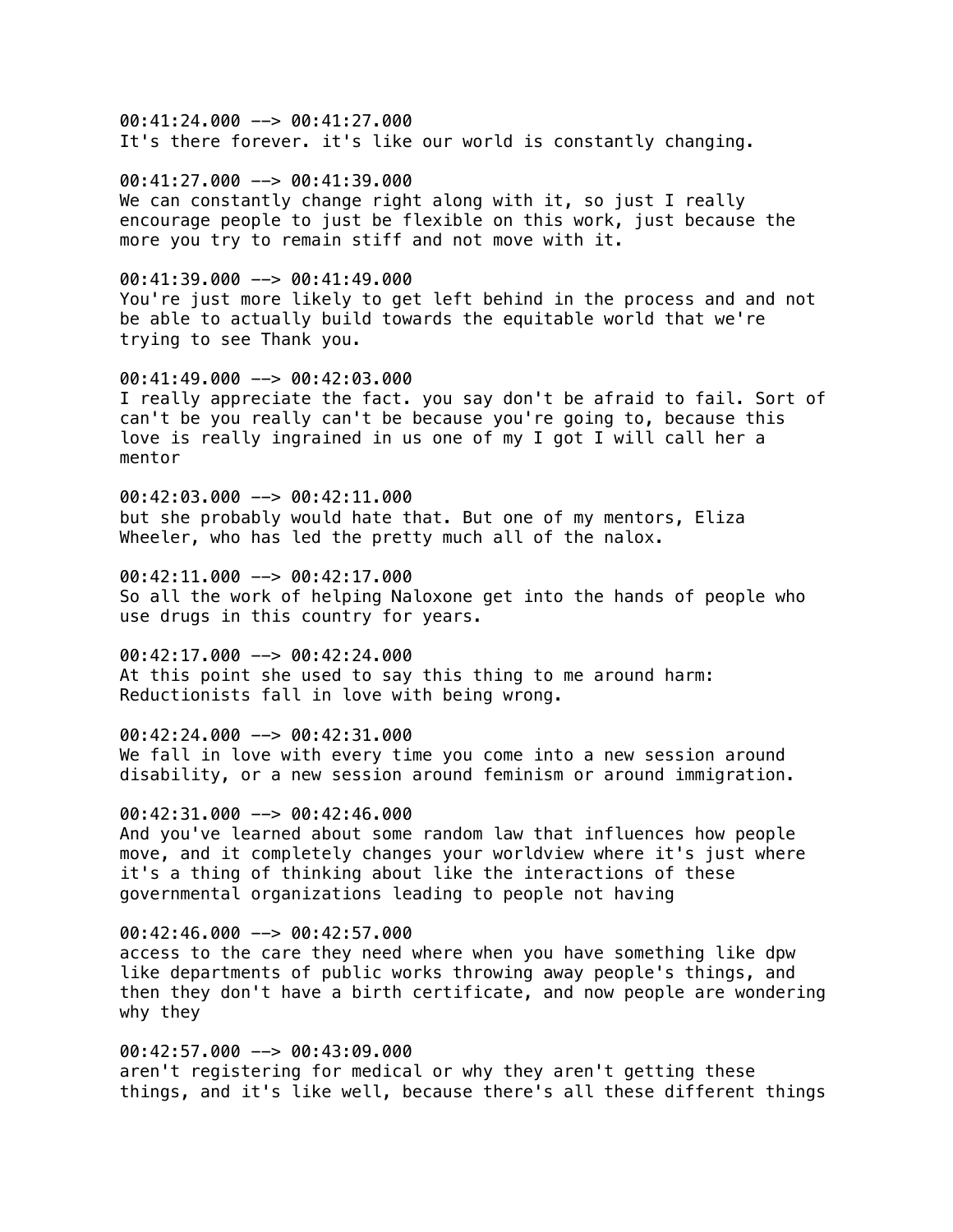that are influencing and making it really really hard and one of the things that I that makes it a lot easier to do

### 00:43:09.000 --> 00:43:19.000

this work is just getting comfortable with like having your world rocked. having, like the way you see the world just really aggressively switched because the wool is pulled over our eyes so much.

## 00:43:19.000 --> 00:43:33.000

There's so much intersection so much like intersecting concepts and and laws and policies and practices that kind of create a bit of a shield that makes it hard to see the reality of what's going on

00:43:33.000 --> 00:43:38.000 for people. and a lot of this work is just clearing that away and saying, No, that's actually not acceptable.

#### 00:43:38.000 --> 00:43:45.000

We have all these ideas around professionalism. We have all these ideas around what the medical institution is supposed to function like.

 $00:43:45.000$  -->  $00:43:53.000$ 

We have all these ideas of this is this person's job that's that person's job that's that's person's job. But we can't change it and it's like actually we can we can change whatever

## 00:43:53.000 --> 00:44:05.000

we want, if we want to, and more importantly we have to be able to criticize these systems and we have to be able to note how they're not working in order to help them.

00:44:05.000 --> 00:44:21.000 Get better excellent. I completely agree, and and you know as you said, articulated so well that that institutional racism all of this is, it's the complexities of it. the the degree to which it's enmeshed with legal

00:44:21.000 --> 00:44:28.000 systems, with with structural systems, with hierarchies, everything to to really disrupt, that we have to do as you say.

00:44:28.000 --> 00:44:33.000 Get in there and do it, and and we are going to fail, and we keep doing it.

00:44:33.000 --> 00:44:39.000 But it is such a complex issue, but it is such a urgent and necessary issue to address.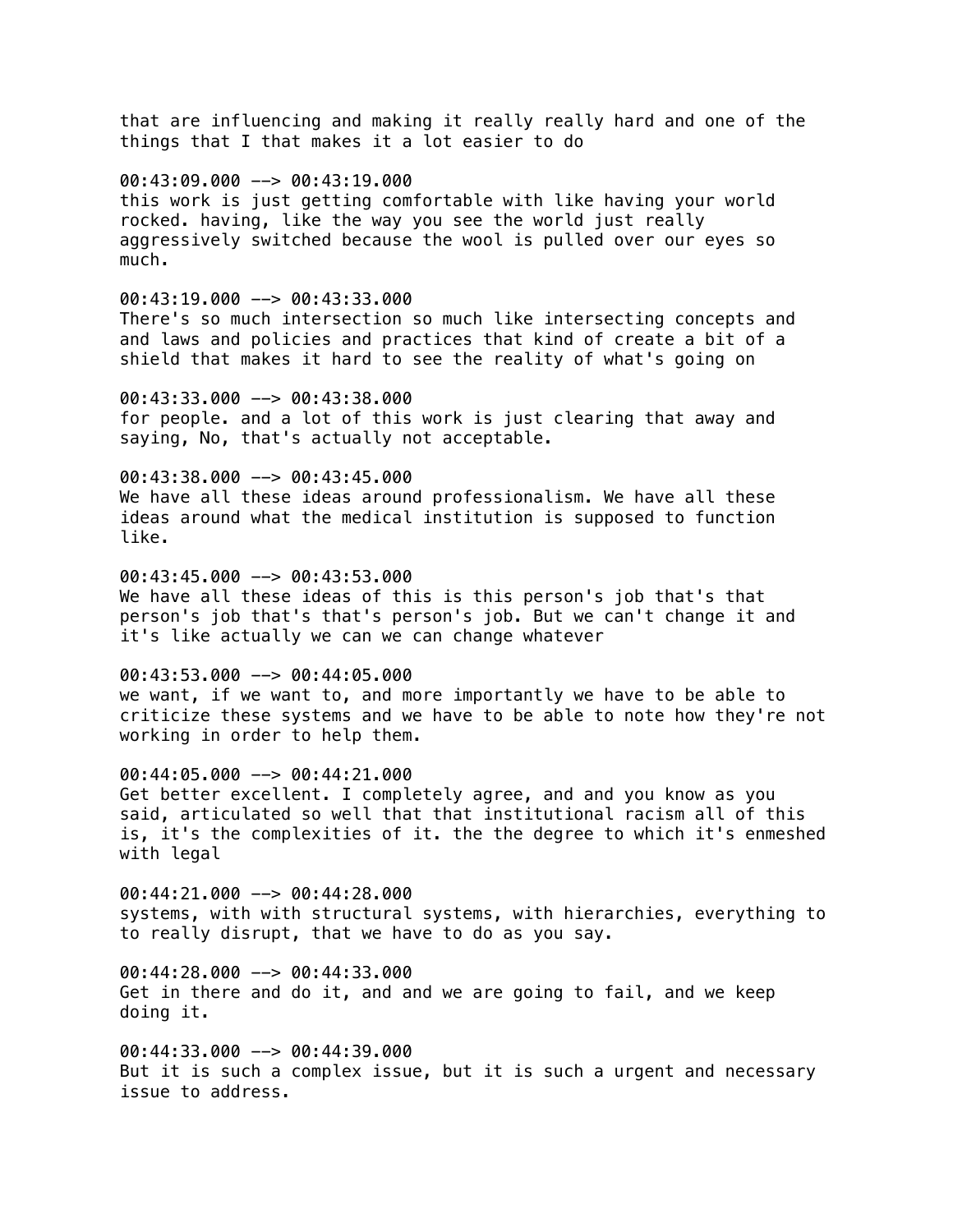00:44:39.000 --> 00:44:54.000

If we're going to be successful so so I it's just wonderful to hear how the work that you've done, and you know that you continue to do in both of your Jobs and will only increase now with your masters in public health, and all the

00:44:54.000 --> 00:44:59.000 work you're doing with it with johns hopkins It's just great from your mouth to God's ears.

00:44:59.000 --> 00:45:10.000 Let's do it Okay, we're going to now give the audience an opportunity to interact with us on some of these issues.

00:45:10.000 --> 00:45:25.000 We're going to provide you with with 3 questions we're going to put the questions up on the screen, and really think back on the video on on the excellent comments that charles has has made and your experience what you're doing on

00:45:25.000 --> 00:45:31.000 a daily basis. Your lived experience, and then we're gonna have ask you to take a minute.

00:45:31.000 --> 00:45:41.000 We're gonna have a little bit of silence there for a minute so that you could think about this and then there's a Q and a part of the the at the bottom of your screen. you'll see the Q.

00:45:41.000 --> 00:45:46.000 And a area. We want you to enter your thoughts, your reflections in there and then.

 $00:45:46.000$  -->  $00:45:54.000$ Charles and I are going to be talking. about these and and have a discussion about you know some of your comments that you're going to make.

00:45:54.000 --> 00:46:06.000 So we're starting off. Oh, what does it mean to meaningfully engage the populations that you are serving This is very individual to what the work that each of you is doing with an equity with equity in mind?

00:46:06.000 --> 00:46:13.000 So think about that. What does it mean the meaningfully? engage the population? You're serving with X equity in mind?

00:46:13.000 --> 00:46:21.000 Then we would really appreciate all of your comments, your reflections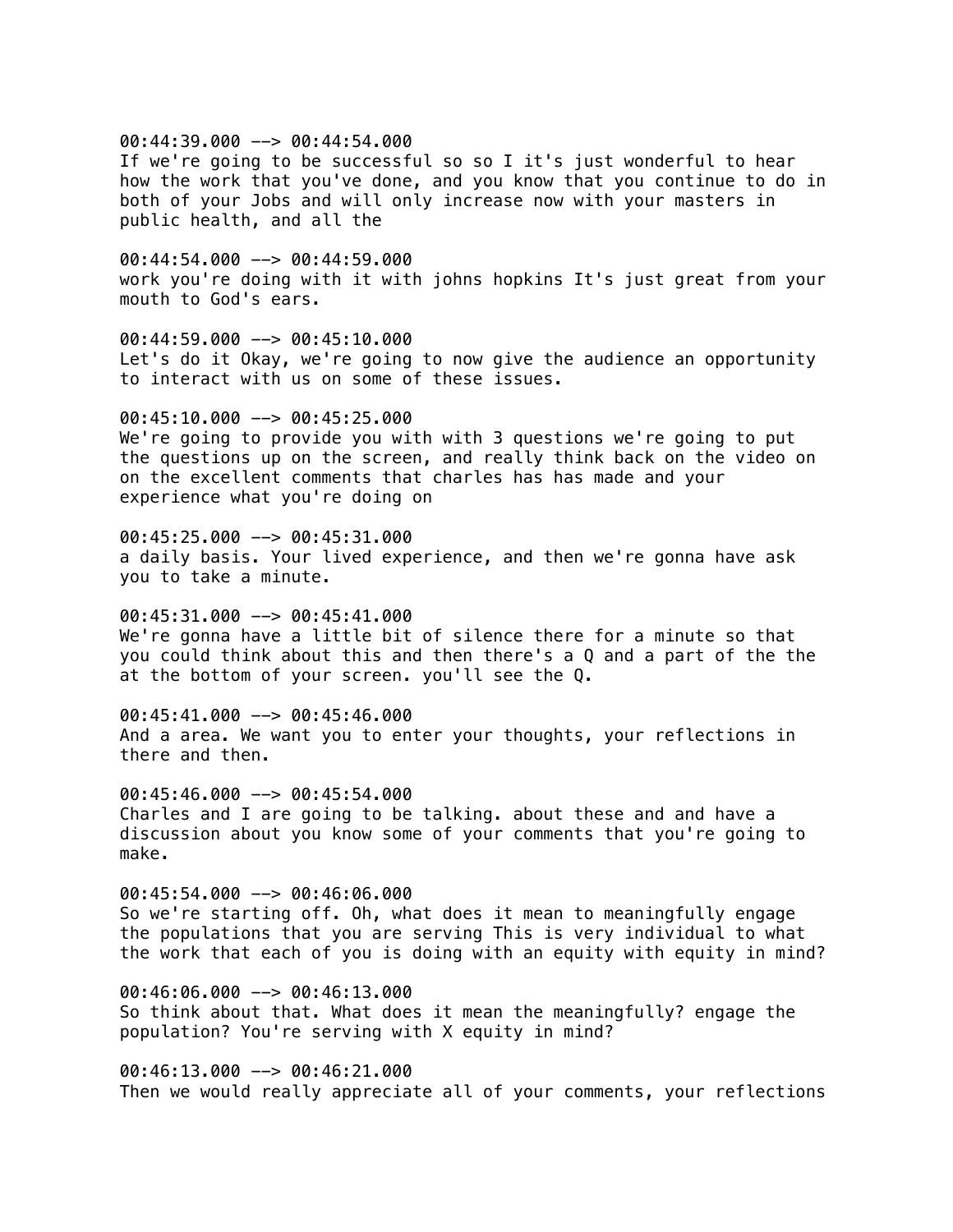in the Q. and A.

00:46:21.000 --> 00:46:27.000 Section. give it better minute, roughly to to think about that.

00:46:27.000 --> 00:46:45.000 I like. I would like Charles had to sit with it great and thank you already putting things.

00:46:45.000 --> 00:46:55.000 This is wonder we've got a lot of people already making comments.

00:46:55.000 --> 00:47:08.000 Okay, i'm gonna mention some of these and then, and also, Charles.

00:47:08.000 --> 00:47:13.000 But please take a look at these and welcome any comments you have about these reflections from our audience.

 $00:47:13.000$  -->  $00:47:24.000$ Yeah, and continue to continue to write your thoughts. Yeah, and no one here, Emma had said, understanding.

00:47:24.000 --> 00:47:31.000 And then responding to barriers and engagement. and somebody who was anonymous, which is fine, had said, active, listening as well.

#### 00:47:31.000 --> 00:47:45.000

And I love kind of those concepts together. like actually listening was something that I used to train a lot of direct service workers on when I was in my previous role, and I think it's always always so interesting because usually how I would open up that session was this

00:47:45.000 --> 00:47:50.000

is actually skills that are gonna help you in your entire life, because none of us are really ever taught how to actively.

00:47:50.000 --> 00:48:02.000 Listen And oftentimes that is the root of a lot of relationship issues as well, which means that it also scales up through our professional relationships through our program creation relationships.

#### 00:48:02.000 --> 00:48:15.000

And so that combination of sitting with people and being able to actively listen as a way to ensure that you are completely understanding as best that you can, the issues that they're bringing to you, and then taking that, and responding to those

00:48:15.000 --> 00:48:18.000 barriers when somebody says it's hard for me to get in here.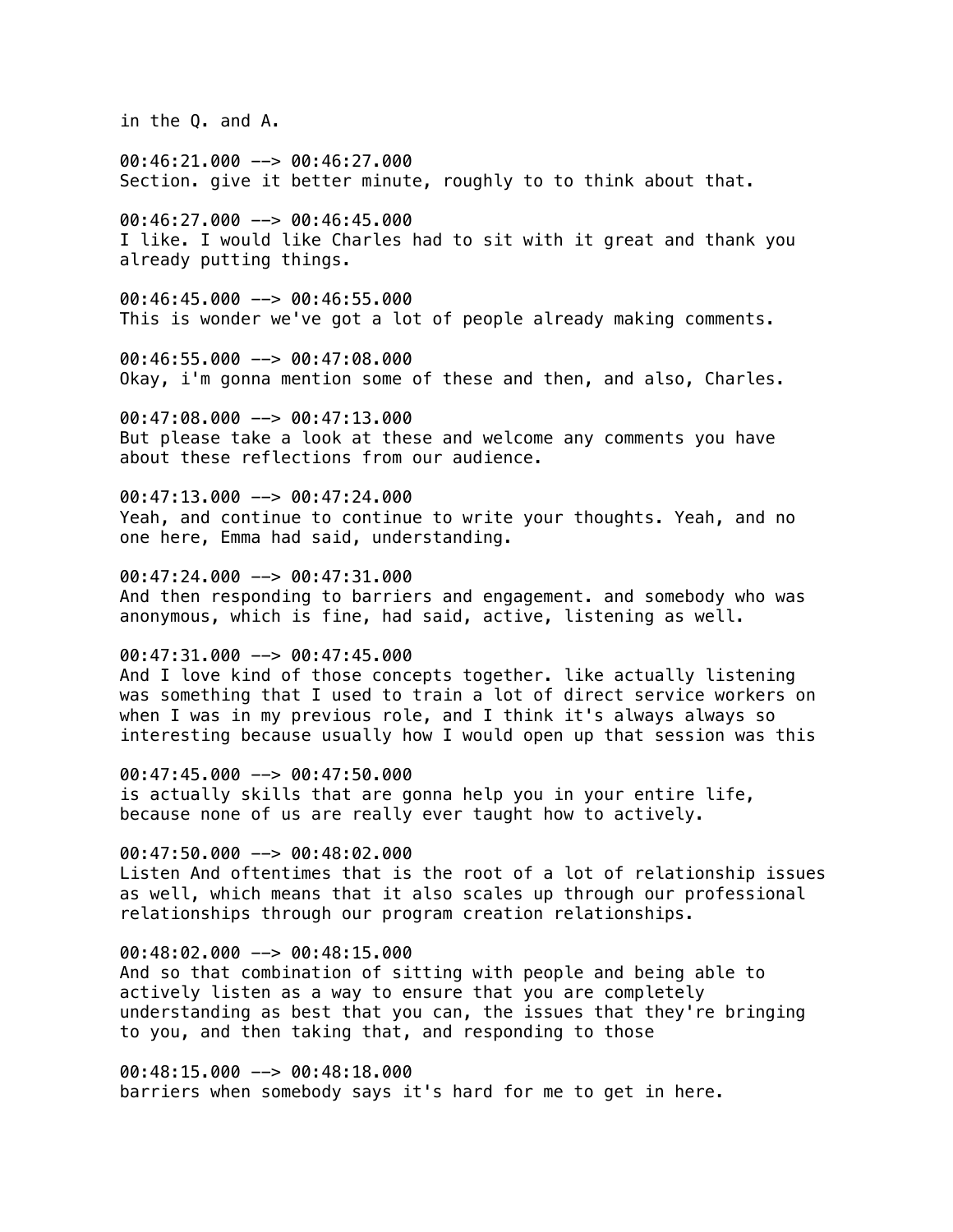$00:48:18.000$  -->  $00:48:26.000$ I know earlier in one of the other questions. Somebody had mentioned something around transportation and helping people get to their care. 00:48:26.000 --> 00:48:31.000 That's a barrier that's a huge barrier a lot of times people, if you can't get there. 00:48:31.000 --> 00:48:37.000 We are in a very car appendic country, but and if you are not able to make it to your care. 00:48:37.000 --> 00:48:45.000 You don't get your care. So how are we navigating that, and for some ways that might be on a small level of having like a hospital van. 00:48:45.000 --> 00:48:55.000 One big ways that might be advocating for public transportation and thinking about what is the role of health providers and advocating for our robust public transit network. 00:48:55.000 --> 00:49:09.000 That's like the big equity things that's where it goes past, just like, you know, having a committee to actually working towards policy change on a practical level along with the lines of what You're saying Charles I saw that 00:49:09.000 --> 00:49:12.000 April was saying, How are there practice tips on? 00:49:12.000 --> 00:49:16.000 How to remove bias, for example, from surveys. 00:49:16.000 --> 00:49:31.000 How to go about that. I mean that's a little harder just because it really depends on the type of survey, the type of analysis, the type of research that you're doing everything from focus groups to all of that And I mean something that is like 00:49:31.000 --> 00:49:34.000 a really common piece of doing that is, you know, testing your instruments.

00:49:34.000 --> 00:49:47.000 You go out and you talk to people who you're going to use them one. And you record what they say and then you tell them what you got from that, And they're gonna tell you Yeah, that's right?

00:49:47.000 --> 00:49:59.000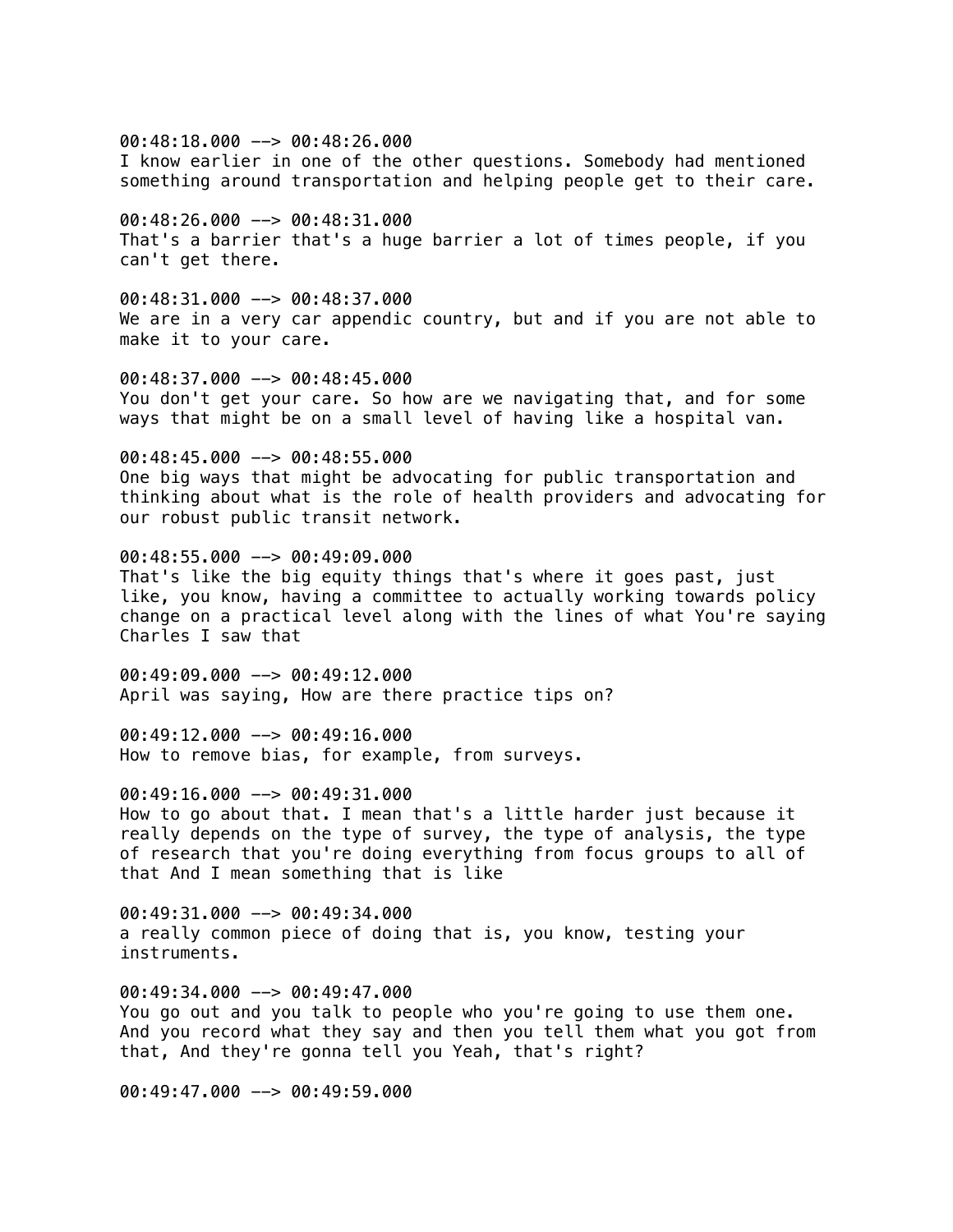Or no, you are way off and that's what's going to help shape it. and a lot of the times when these instruments are tested. They're tested around like you know, is the technology working can some can people read it 00:49:59.000 --> 00:50:06.000 through the words, make sense, and those are all great But even diving in and saying, What does this mean to you? 00:50:06.000 --> 00:50:12.000 When I say that. are you excited about coming to work today? 00:50:12.000 --> 00:50:18.000 What does that mean? No, i'm not excited am I am I some people might say, No, i'm never excited. 00:50:18.000 --> 00:50:24.000 I'm here? Because I get paid. Why are you asking me That question is what and what somebody might receive from that who's doing the research might hear? 00:50:24.000 --> 00:50:31.000 They hate their job. they don't want to be here but what that person might mean is, no, this is a transactional relationship. i'm here. 00:50:31.000 --> 00:50:44.000 If you stop paying me, i'm not coming and that's something that happens so much when we have these cultural differences of how we understand words when we have these these kind of community differences and how things are understood and how we remove 00:50:44.000 --> 00:50:51.000 that bias is by ensuring that the question that we're asking is actually being received and answered in the way that we understand it. 00:50:51.000 --> 00:51:05.000 And sometimes that means that the questions that we're asking aren't good questions, and so, being able to just like you know, sit with that, and and adjust as necessary to make sure that you're actually you know getting the information that you want to need 00:51:05.000 --> 00:51:09.000 in order to have the public health impact that you want to need. 00:51:09.000 --> 00:51:12.000 Yeah, really important. And and it reminds me also that it's somewhere. 00:51:12.000 --> 00:51:20.000 The concept of truth grounding. you know, when we get data taking that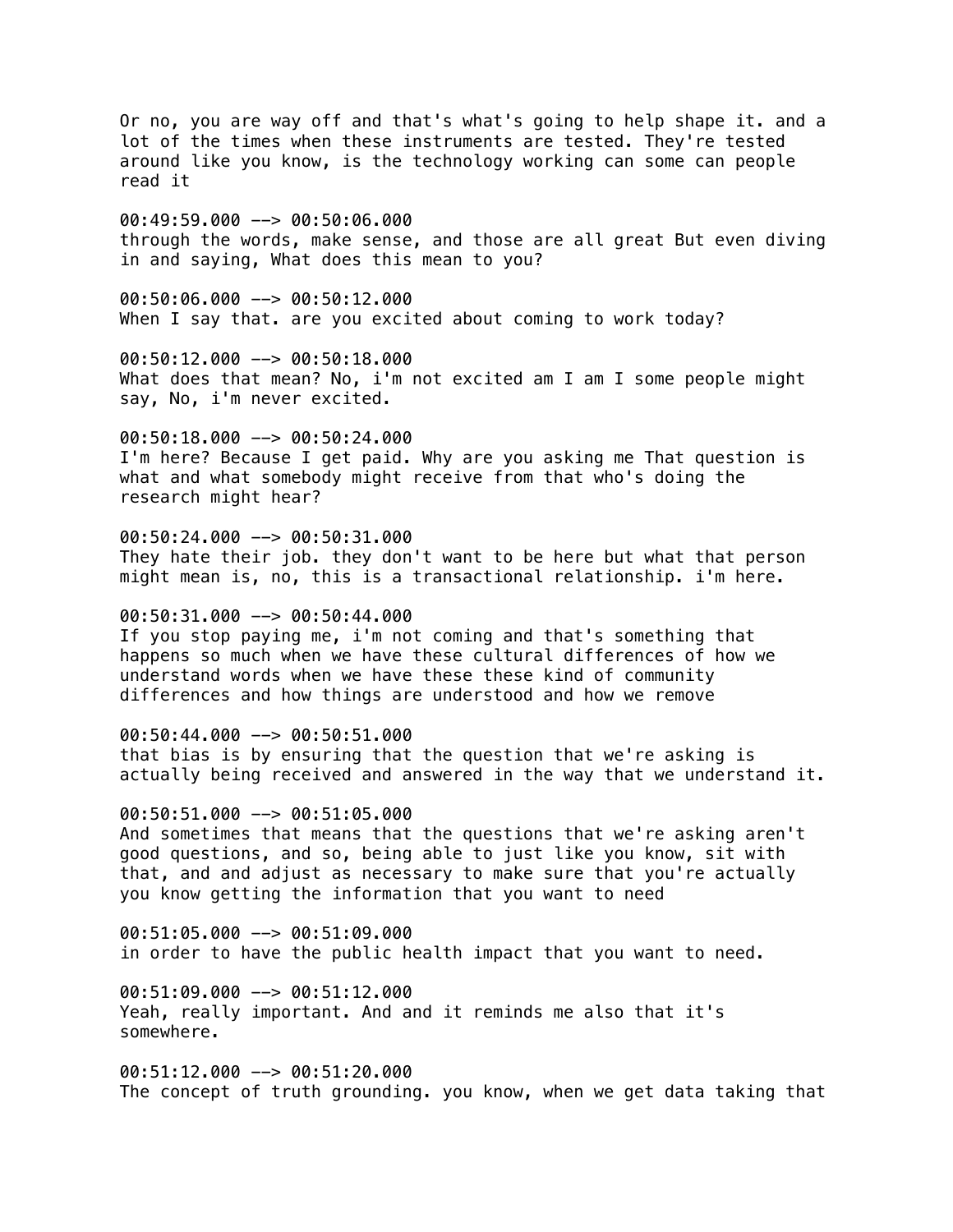data to the community, to those with lip experiences, does this resonate? 00:51:20.000 --> 00:51:34.000 Does This is this in sync with what you're you're experiencing, because often it may not be and we really need to have that iterative process as individuals involved in the development of the surveys of the data of the 00:51:34.000 --> 00:51:39.000 research, we're doing yeah translation is huge I am a huge translation state. 00:51:39.000 --> 00:51:47.000 I'm like I love it always I think every research paper that is produced ever in the world should come with a little Pdf. 00:51:47.000 --> 00:51:53.000 One pager at the beginning. That explains everything in it, and 200 words and some pictures. 00:51:53.000 --> 00:51:56.000 That is like the only way that we are going to get to a point of like high quality. 00:51:56.000 --> 00:52:06.000 Health literacy in this country and and a lot of times that's not funded. That's not there's no money or motivation for researchers to do that except for the fact. 00:52:06.000 --> 00:52:20.000 That that's sometimes how you make sure that your community knows what's going on. And again, it's a reflection of a is of a institutional racism with individuals without lived experience creating that research and creating the surveys and everything  $00:52:20.000$  -->  $00:52:25.000$ and it's so it's a it's it's it's going to really open things up. 00:52:25.000 --> 00:52:31.000 But we have to be doing it. We have to be implementing that there was several comets. Your comments are amazing. 00:52:31.000 --> 00:52:45.000 I'm trying to frankly capture all of them because they're each of them is is so excellent the idea of not making assumptions, making sure that we understand what's individuals experienced or on keeping an honest open 00:52:45.000 --> 00:53:05.000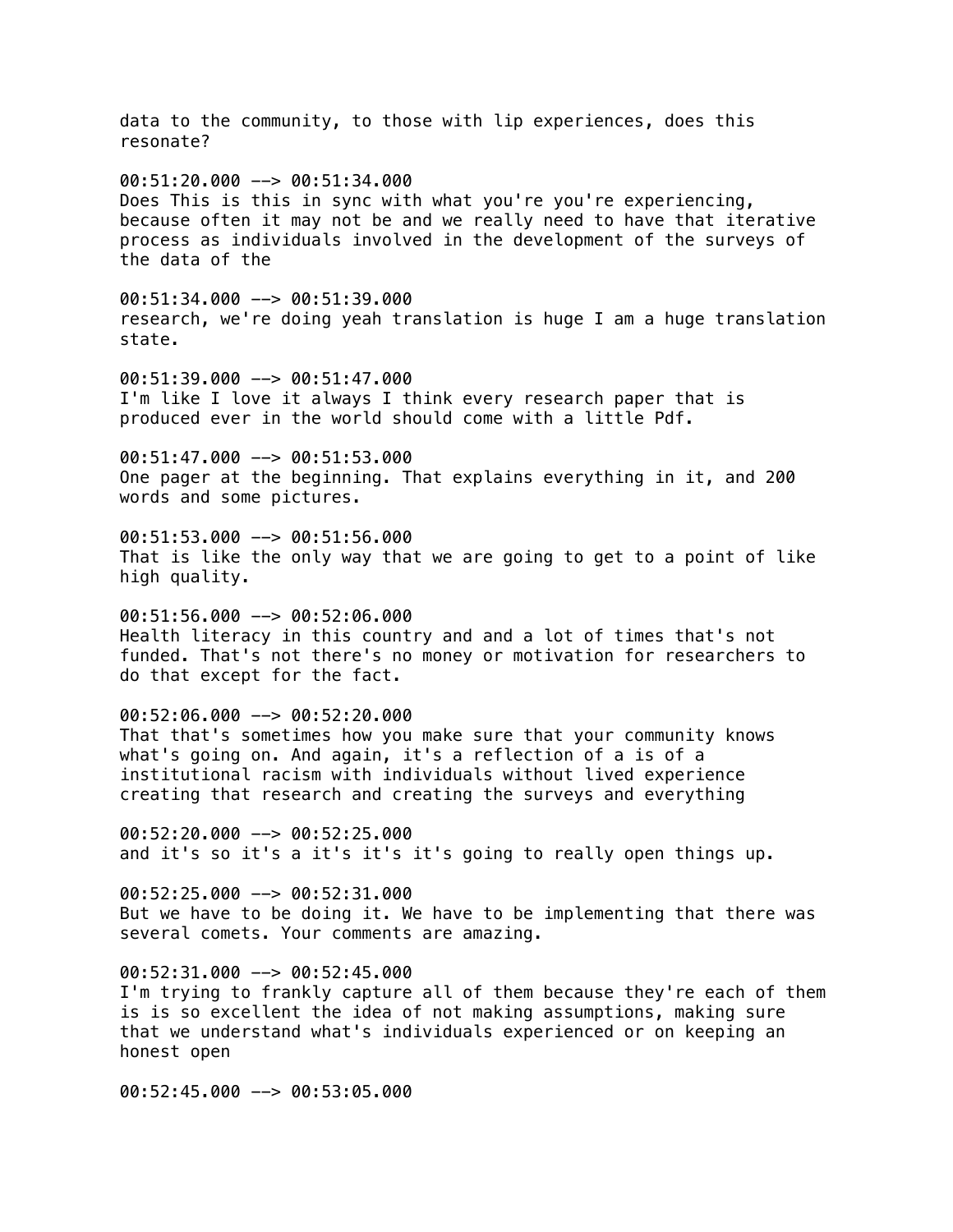mindset. let's see I am with there just so many comments here, and I would really invite you to read all the kind of questions and comments in this area. and it's hard to respond to all of them but learn how

00:53:05.000 --> 00:53:09.000 individuals. populations have been oppressed, or their needs have not been met in the past.

 $00:53:09.000$  -->  $00:53:14.000$ Then work together to overcome issues, same opportunities for individuals.

00:53:14.000 --> 00:53:23.000 No one left behind create a two-way discussion with in yourself in the population. you're serving many excellent comments.

00:53:23.000 --> 00:53:30.000 It looks like a lot of you are actually doing a lot of this work, and we can encourage you to continue to do so.

00:53:30.000 --> 00:53:40.000 We will collect these questions, want to make sure the your responses want to make sure that will be available to as part of when this is all recorded.

00:53:40.000 --> 00:53:45.000 I want to leave time for other questions, and I know a lot of what we're talking about in this question.

 $00:53:45.000$  -->  $00:53:48.000$ We'll come with the additional ones and I have the next question please.

00:53:48.000 --> 00:53:54.000 So what is your own organization done to embody equity principles?

 $00:53:54.000$  -->  $00:54:11.000$ How are you practicing what you preach and you know that this can be concepts? I mean, in the California Bridge program actually developed an equity section is, you know, that's an institutional commitment as an example But there Charles was also

 $00:54:11.000$  -->  $00:54:15.000$ talking about very specific things, about looking at hiring some of these things.

00:54:15.000 --> 00:54:26.000 What is your organization and done? One person made a comment I wanted. to mention that there's so much emphasis on evidence based that sometimes it doesn't allow for what Charles was talking about.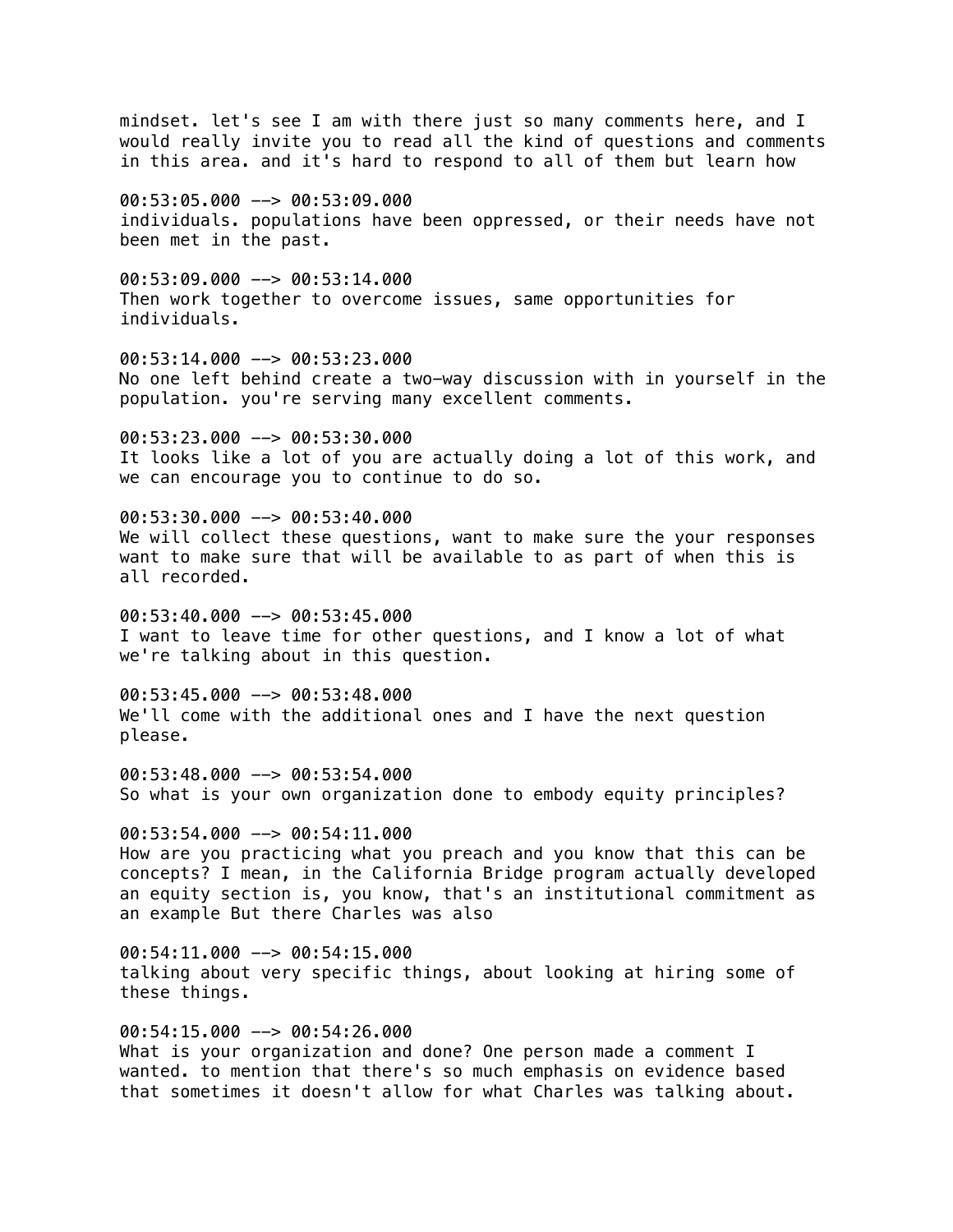$00:54:26.000$  -->  $00:54:29.000$ We need to just try things now. we can't wait for the evidence base.

 $00:54:29.000$  -->  $00:54:32.000$ We have to go to promising we have to find this out.

00:54:32.000 --> 00:54:43.000 So share with you have found to work in your organizations so i'll give you a minute to again Sit with this one, and please enter your comments and reflections in the Q.

00:54:43.000 --> 00:54:58.000 And a section, Emma had said, a racial equity impact assessment for our coalition's, action, plans, and practices.

00:54:58.000 --> 00:55:04.000 I really like that. I think impact assessments are super cool, and they can help See?

00:55:04.000 --> 00:55:14.000 Help us see like you know what are we actually doing to connect, and what pieces of our program are working, and which pieces are not, and like just to kind of add on to that.

 $00:55:14.000$  -->  $00:55:18.000$ That's also the what's also important within that piece is Mike.

00:55:18.000 --> 00:55:21.000 We were saying earlier about that instrumentation thing testing our instruments.

00:55:21.000 --> 00:55:28.000 All that, making sure that what we are trying to measure as the impact is actually what we want to measure.

 $00:55:28.000$  -->  $00:55:36.000$ And it's actually what matters as far as How are just also just 2 very huge things, very important.

00:55:36.000 --> 00:55:45.000 I love this circle. discussions to explore our own biases currently engaged in a policy review that's from Mia Claire.

00:55:45.000 --> 00:55:59.000 The loose, hiring, bilingual by cultural health promoters serving as culturally appropriate patient navigators having provincials involved in Grant applications. program Development great actually involved in design.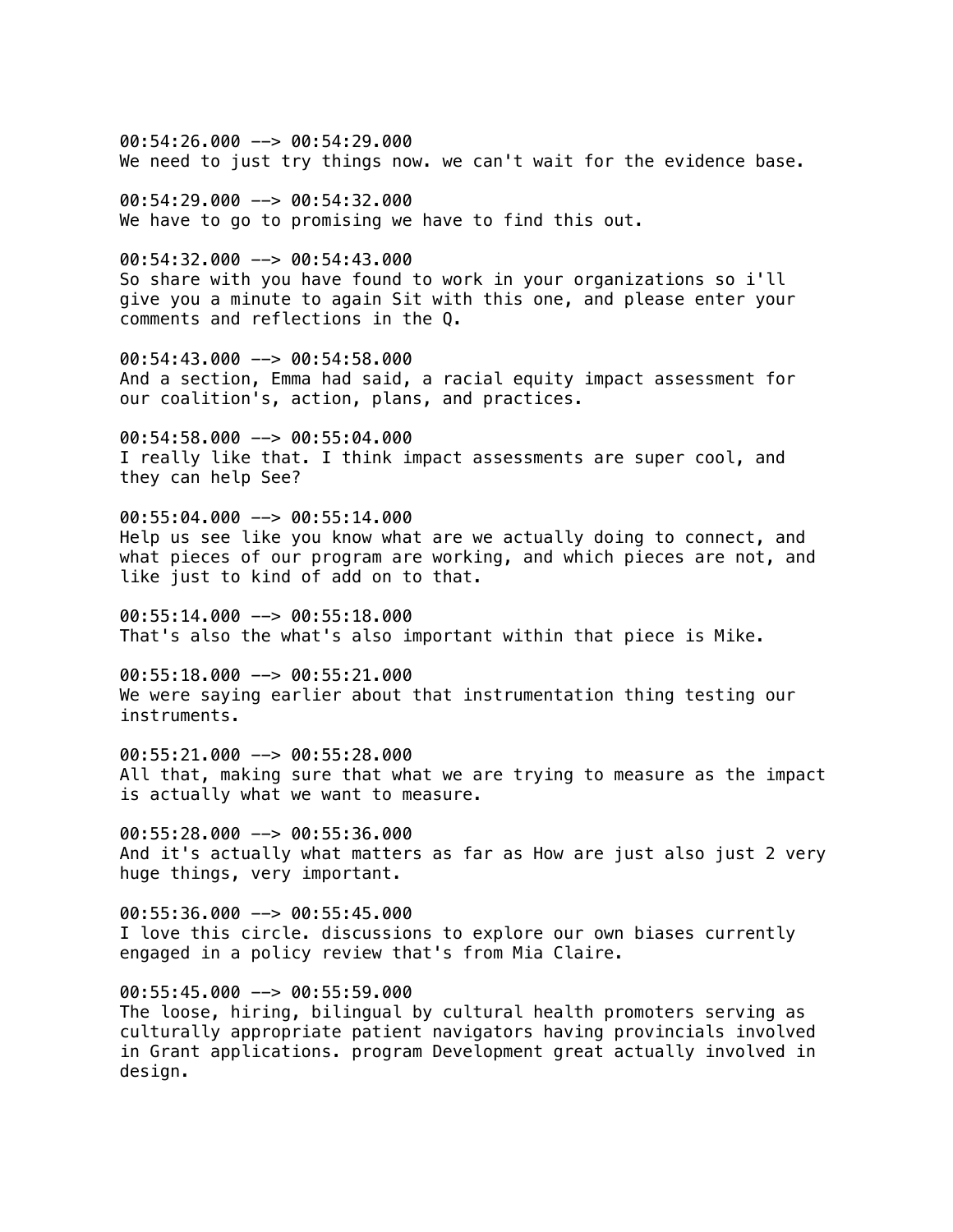00:55:59.000 --> 00:56:07.000 That is so important. So how can I see all the comments and questions mentioned?

00:56:07.000 --> 00:56:13.000 So I think Arizona Yeah. Ari sending Oscar area is sending you a note.

 $00:56:13.000$  -->  $00:56:17.000$ One thing I used to get confused about I used to look at the chat section.

00:56:17.000 --> 00:56:23.000 Make sure you're looking at the q and a section because they where most of us used to used to using the chat.

00:56:23.000 --> 00:56:40.000 But Okay. Other other examples of what your organizations or do are doing here's one providing a grant to Cbo partners to lead an assessment process, interesting getting training and tea on what validated questions exist How

00:56:40.000 --> 00:56:50.000 assessments are conducted. Cbo has complete control over what questions are asked and instructions they structures they will use to gather community data.

00:56:50.000 --> 00:56:56.000 So that's kind of you know we're you know we I always love the African property.

00:56:56.000 --> 00:57:07.000 If you want to go fast go alone if you want to go far go together, and the work that we're doing is very dependent on our partners, and we're most effective in coalitions, and working with cross partners, but it's

 $00:57:07.000$  -->  $00:57:21.000$ It's not just our organization an equity discussion it really flows through our partners, so that's an interesting approach. Katie defines says that I've been assigned to reach out to those who would lived experience to

 $00:57:21.000$  -->  $00:57:25.000$ join a recovery oriented system of Karen in her area.

00:57:25.000 --> 00:57:40.000 Very interesting. Oh, and I thank you so much for joining us I hope I'm saying you're right name right, Ardanisi. but you got to get back to the ed definitely important work to be done there.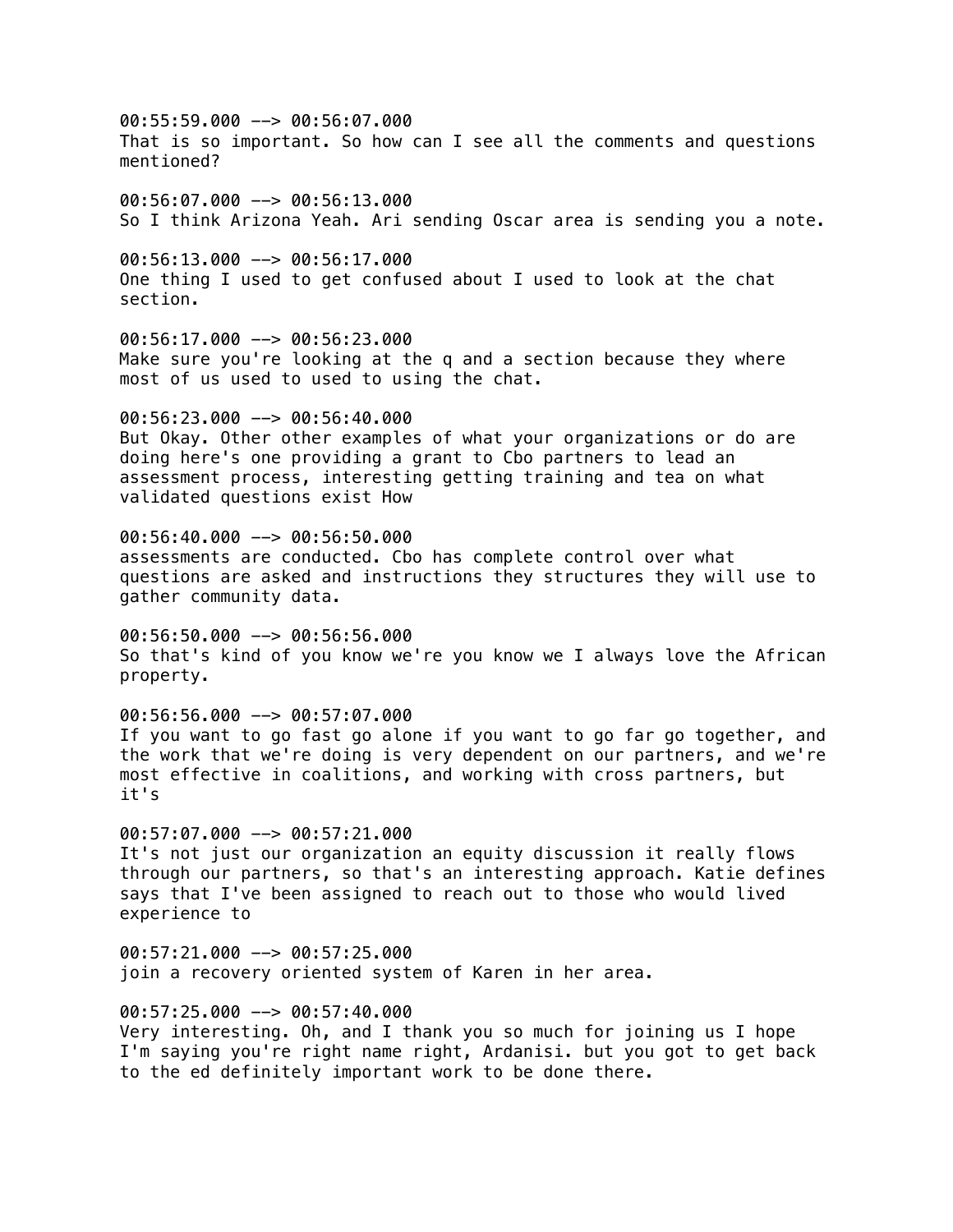00:57:40.000 --> 00:57:45.000 Thank you, and then we have some suggestions on better times to have our meetings.

 $00:57:45.000$  -->  $00:57:52.000$ Thank you for that. also. community members joining board. of directors to build the organization while building their capacity.

00:57:52.000 --> 00:57:57.000 Yeah, that's really getting them in positions of leadership Charles made a comment about.

00:57:57.000 --> 00:58:04.000 If you see racism with him, a leadership within the the power structure of your organization, how do you address that?

00:58:04.000 --> 00:58:12.000 But preventing is a great way to do it, but you know is, and this is a way of building a stronger, more resilient organization.

00:58:12.000 --> 00:58:19.000 April, involved in building equity with partners in the community, using language as well as bias.

 $00:58:19.000$   $\rightarrow$  00:58:32.000 Recognition role of trauma, including racism, trying to best to ensure that all folks are engaged and have access to opportunities to lead to healthier lives.

 $00:58:32.000$  -->  $00:58:41.000$ Creating a committee formed of employees working with a diversity and equity advisor from an outside source. And there are a number of resources available.

 $00:58:41.000$  -->  $00:58:47.000$ Charles, are you aware of resources available specifically to the issues of substance?

00:58:47.000 --> 00:58:56.000 Use of recovery and equity that might be out there Well, it's my job to start creating them so check it in like 2 months.

 $00:58:56.000$  -->  $00:59:03.000$ But there, there are a few i'll make sure that I send along some links for the follow-up.

00:59:03.000 --> 00:59:07.000 Email. I have them like saved in some in some folders.

00:59:07.000 --> 00:59:11.000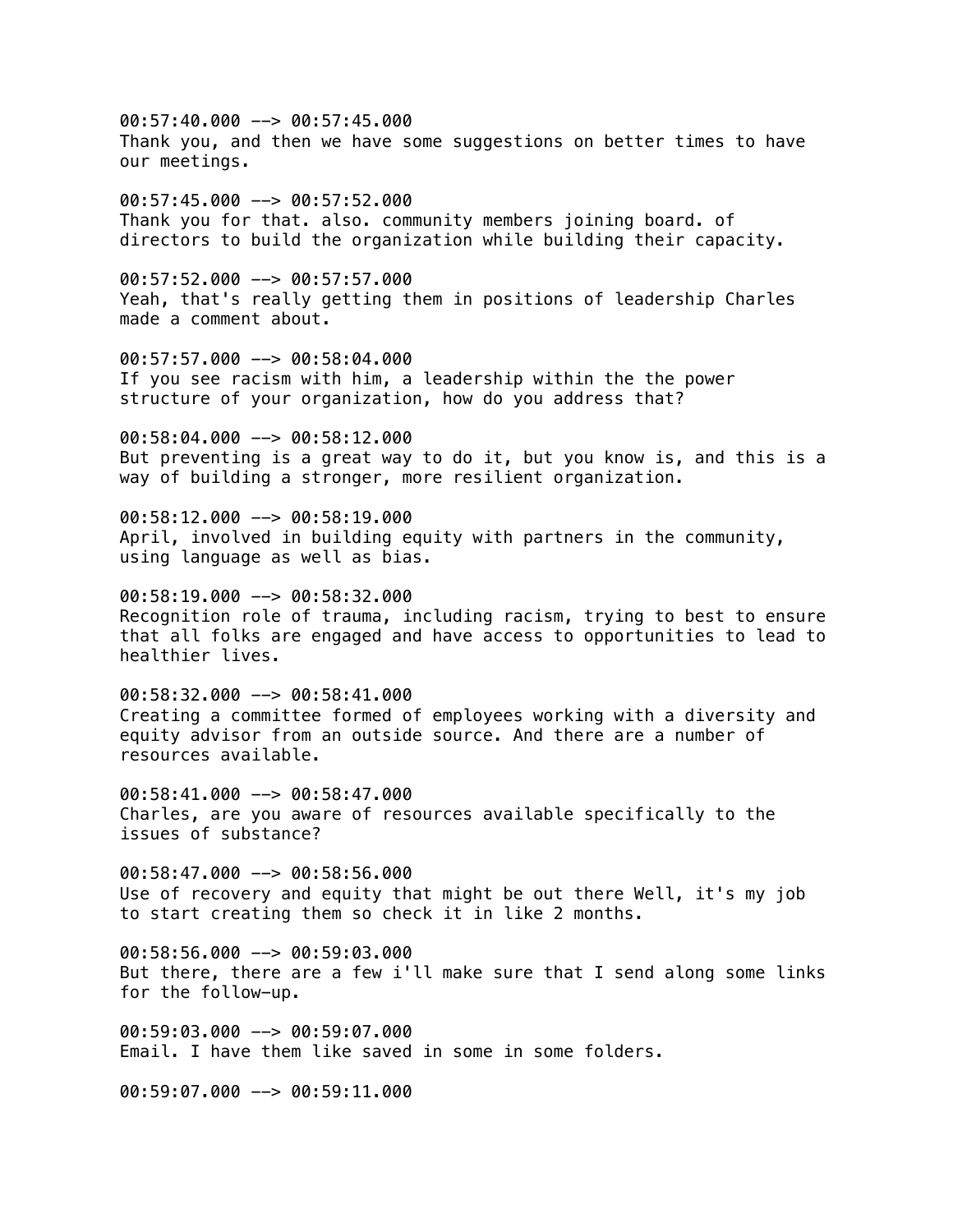But there are a few groups that are starting to get this work up and going.

00:59:11.000 --> 00:59:15.000 I've really enjoyed the working with the black harm reduction network over.

 $00:59:15.000$  -->  $00:59:26.000$ 

They've started. We started a kind of doing some new things with that. And there's some really powerful people in that group who are starting to think about harm reduction, and how it interacts with substance use treatment and all these other resources.

00:59:26.000 --> 00:59:34.000 That we've been generating and how we're ensuring that black people and people of color are able to access them in an equitable way.

00:59:34.000 --> 00:59:41.000 Yeah, and there's a there's a few more i'll be sure to send those along with the follow-up email so you can make sure to find them.

00:59:41.000 --> 00:59:50.000 Thank you very much. and and there are also resources that are not specific to substance use, of course, which in recovery, which are, you know, there's some excellent resources out there.

00:59:50.000 --> 00:59:56.000 We'll try to include some of those Broader focused resources that are out there and available.

00:59:56.000 --> 01:00:11.000 Katrina is saying she's scared a grant to teach health literacy program called Heel, called to William Merits of partnership with the library, teaching people to be better advocates for their own health and work with health care provider

 $01:00:11.000$  -->  $01:00:20.000$ to be better communicators. and it's really important on the on the health care system, too, that that we become better listeners, too, you know.

01:00:20.000 --> 01:00:27.000 And hopefully, we have those trainings, too, very important to be active listeners in the work that we're doing.

01:00:27.000 --> 01:00:34.000 Great. and oh, I will share that that phrase in the chat definitely happy to do so.

01:00:34.000 --> 01:00:40.000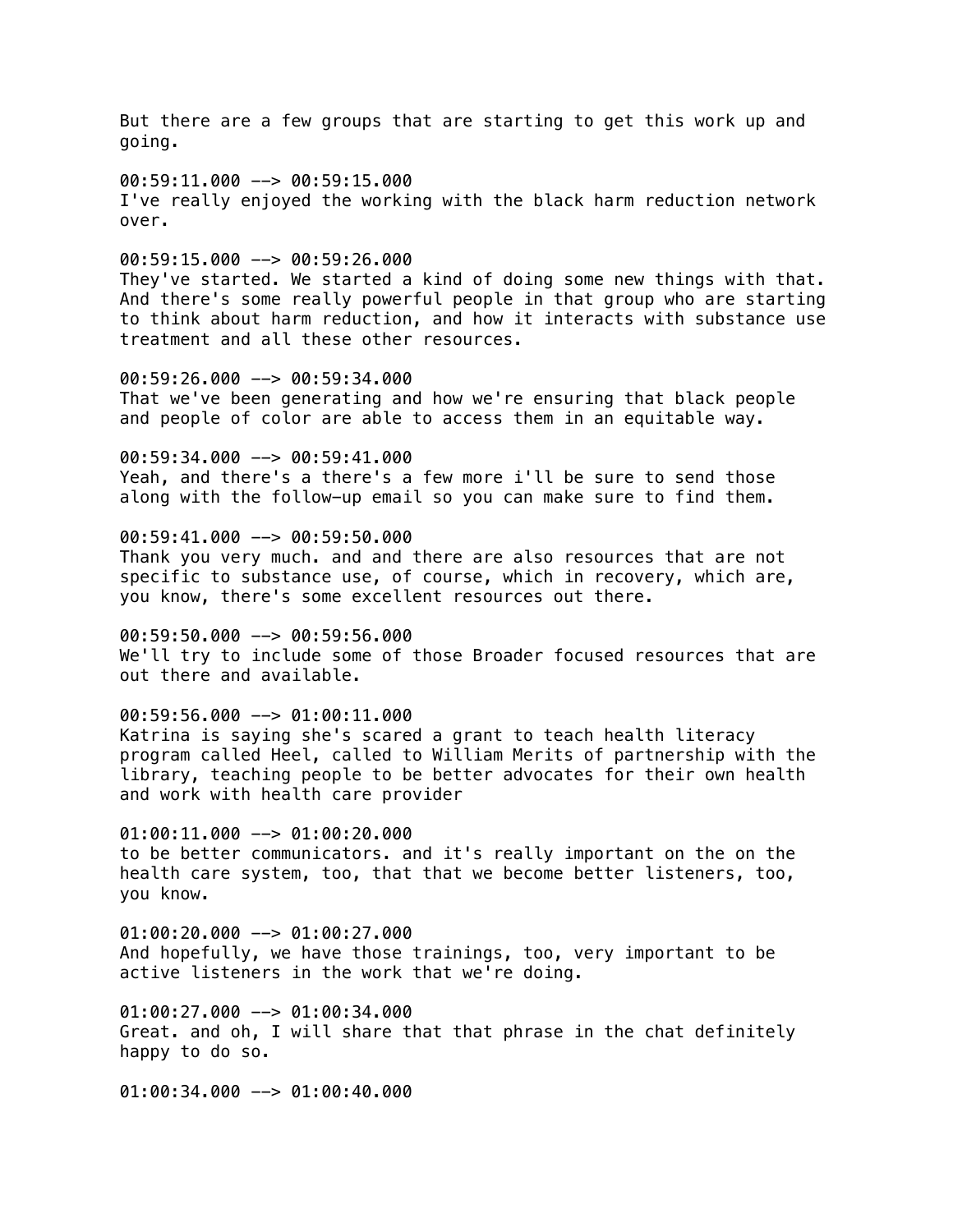Great. I want to make sure again that we have time to get to our third question.  $01:00:40.000$  -->  $01:00:48.000$ So we're going to go to that right now? thank you Okay, So what are the challenges?  $01:00:48.000$  -->  $01:01:04.000$ The biggest challenges or roadblocks that you are facing in practicing health equity in your settings right now in the work that you are doing. give you some time to to respond to that. 01:01:04.000 --> 01:01:34.000 And I did just put that African property in but i've always, when I hit return, I always end up getting the news. 01:01:35.000 --> 01:02:02.000 It's all one proverb there great so Let's see. So we've got lack of leadership support for training and development for staff about equity structural policies like Barrier Julie I'm trying to barrier crimes that 01:02:02.000 --> 01:02:15.000 I think it might have been cut off. then policy, formulation, creating workplace environments that provides transparency, fairness, equal job opportunities and merit-based promotion?  $01:02:15.000$  -->  $01:02:22.000$ Then we do have a question what resources are available for for ode might be. 01:02:22.000 --> 01:02:29.000 I think it's prevention and Lgbtq for the Lgbtq community.  $01:02:29.000$  -->  $01:02:46.000$ Charles do you have some information about. that Yeah, there's a few groups that do some really great work around this i'll be sure to to pass those around as well. 01:02:46.000 --> 01:02:57.000 But yeah, I think that that's kind of the thing is like I think public health in general we tend to want to like stand on the shoulders of giants and build on work that's already created.  $01:02:57.000$  -->  $01:03:07.000$ But the truth is is like this is an emerging issue we're figuring this out as we go like that people in this room are the people who are creating these resources like that's us That's what we are here. 01:03:07.000 --> 01:03:14.000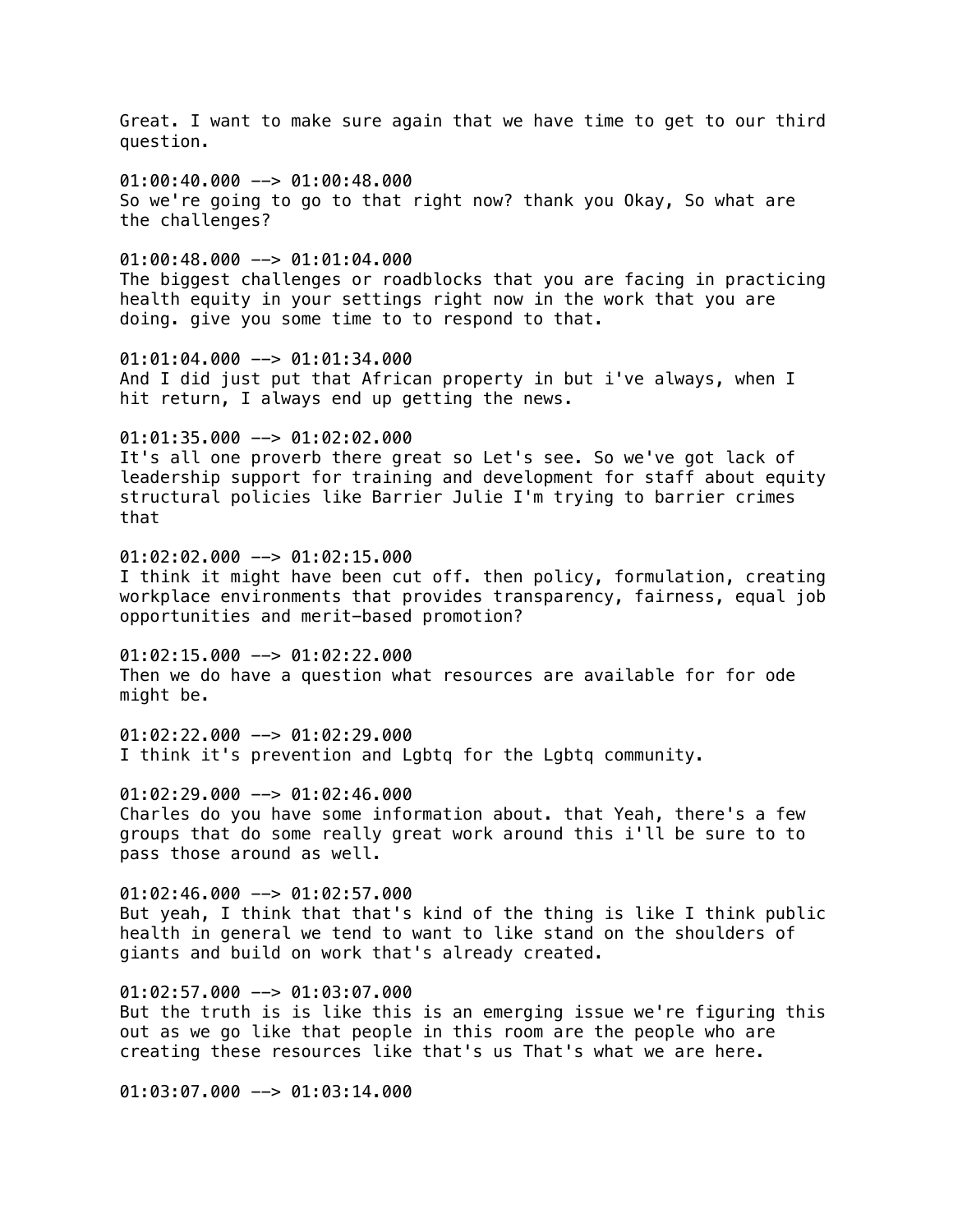To do, and so I definitely can send you people I definitely can connect you with organizations that are doing this work. 01:03:14.000 --> 01:03:20.000 But there's not necessarily like you know a hundred-page guide about how not to be racist and overdose care.  $01:03:20.000$  -->  $01:03:28.000$ There's not like a 50 page toolkit on what does it mean to about Here's everything you need to do to make sure that when Trans. 01:03:28.000 --> 01:03:33.000 People come into your clinic they're getting everything they need there's like examples, and there's opportunities. 01:03:33.000 --> 01:03:38.000 But things are just so. everybody's so different every program is so different.  $01:03:38.000$  -->  $01:03:50.000$ And that means that we're going to have to really start to create these things as we go for for each of our individual places in this field. But what I do have I will make sure I send along with the follow up email for this 01:03:50.000 --> 01:03:54.000 so that we can. You can give you a solid place to start. 01:03:54.000 --> 01:03:58.000 Thank you. I do want to mention a couple of these other comments. 01:03:58.000 --> 01:04:06.000 This is a really important one. hiring We restrictions of limitability to hire peer support workers who've had a criminal justice involvement. go ahead.  $01:04:06.000$  -->  $01:04:14.000$ That's a big one. I just want to give a huge huge shout out to Northern Inyo Hospital district,  $01:04:14.000$  -->  $01:04:20.000$ Which is a hospital in Northern California. They were actually the first hospital to start doing syringe access out of their emergency department. 01:04:20.000 --> 01:04:26.000 Quickly followed by Highland Hospital in Oakland, and they went. 01:04:26.000 --> 01:04:32.000 I was talking to one of their their leaders, Iileen Brown.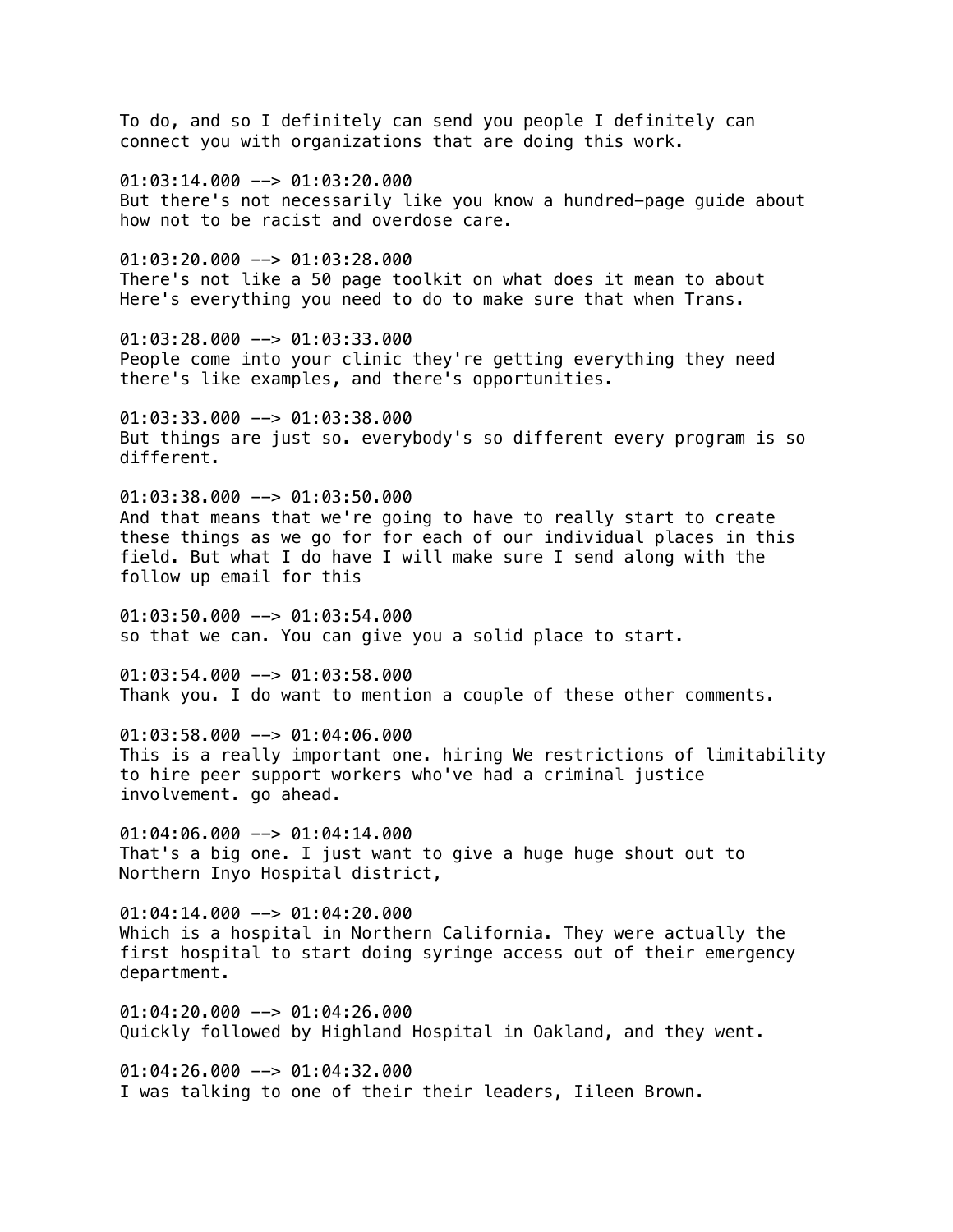$01:04:32.000$  -->  $01:04:38.000$ She was talking about how, when she wanted to hire their navigator for their hospitals, she had to go through their Hr.

 $01:04:38.000$  -->  $01:04:50.000$ 

Division and have a lot of conversations with them about how They They're hiring practices about understanding like Yeah, the people who we want to hire for this role when you do a background check on them.

01:04:50.000 --> 01:04:58.000 It's not going to come. up. sparkly clean it's not gonna look like they have just been sitting in their house since the day that they were born like they're gonna live some life.

01:04:58.000 --> 01:05:07.000 And they're gonna have it on them and I think 1 one end we can kind of say that yeah, that shouldn't happen we shouldn't be excluding people from roles because of their past We shouldn't be excluding people

 $01:05:07.000$  -->  $01:05:13.000$ from roles from any sort of you know. drug-related health related even at a certain level.

 $01:05:13.000$  -->  $01:05:21.000$ Poverty-related crimes, all those different types of beings, and at the same time what's also happening is?

01:05:21.000 --> 01:05:26.000 Those are literally the people who you need to have in that position to make sure that you're doing the work so on one end.

01:05:26.000 --> 01:05:36.000 It's like it's morally wrong to exclude those people, but it's also functionally wrong to exclude those people, and that's often a conversation that you might that needs to start to be had with with human resource

 $01:05:36.000$  -->  $01:05:51.000$ directors hiring managers, leadership who who might feel differently because I have seen so much where people hire these sparkly, clean navigators who have never lived a day of life, and it's really really hard for them

 $01:05:51.000$  -->  $01:06:00.000$ to connect with the people coming in the door thank you Charles and I've been so engaged in this conversation that we're at the end of our time.

01:06:00.000 --> 01:06:15.000